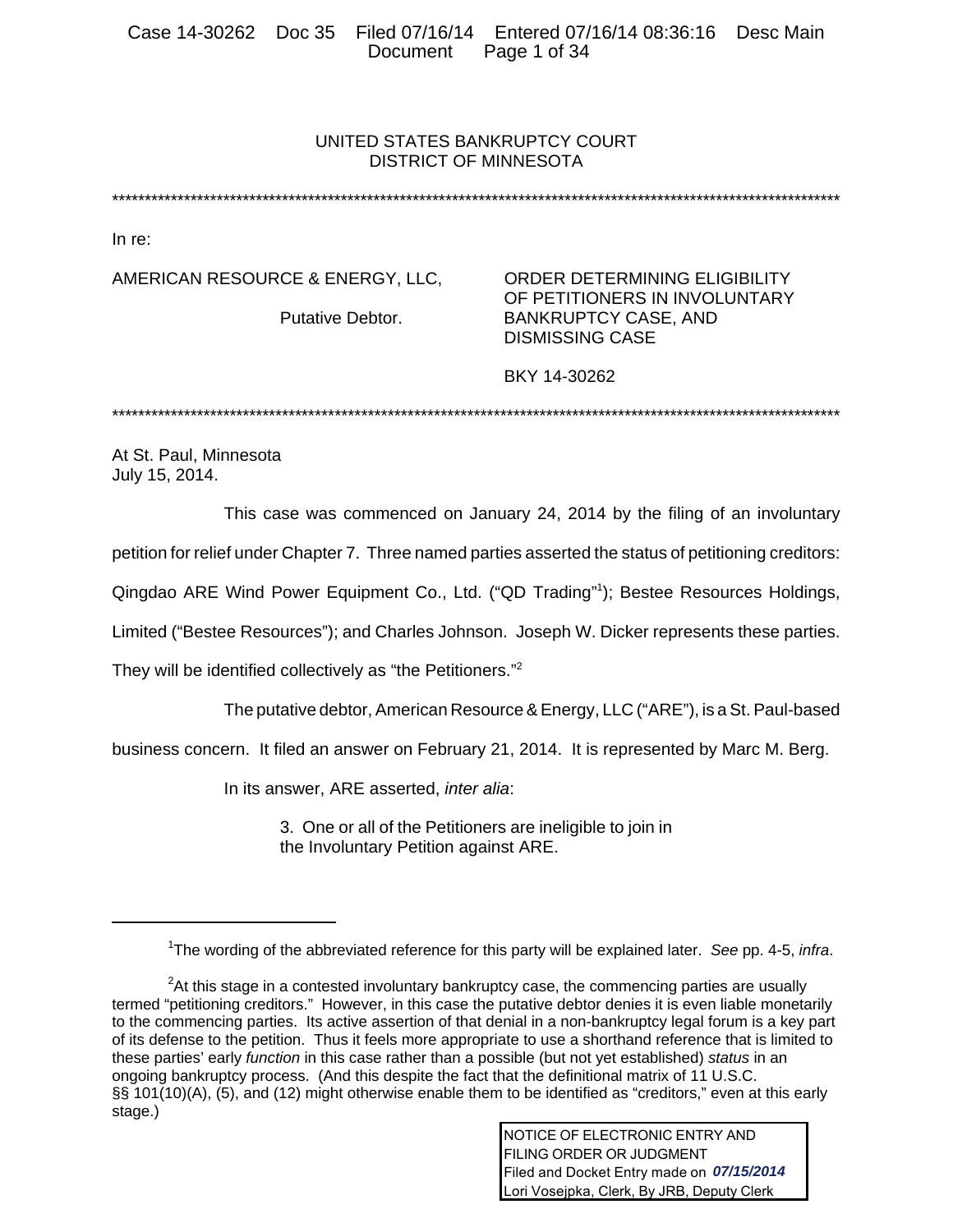## Case 14-30262 Doc 35 Filed 07/16/14 Entered 07/16/14 08:36:16 Desc Main Page 2 of 34

4. None of the claims referenced in Attachment 1 to the Involuntary Petition have become due.

 5. As a result of some or all of the claims referenced in Attachment 1 of the Involuntary Petition being subject to a bona fide dispute, Petitioners have not met the requirements of 11 U.S.C.  $\S$  303 (b)(1).<sup>3</sup>

This pleading posed a threshold issue: whether the Petitioners' claims were "not contingent as to liability or the subject of a bona fide dispute as to liability or amount," as 11 U.S.C. § 303(b)(1) requires of petitioning creditors in an involuntary case. ARE disputes whether the petition was even properly brought, by these Petitioners.

A status conference was ordered, to address the posture of the case. By the end

of the conference, it was clear that the threshold issue of the Petitioners' status under § 303(b)(1)

was best-addressed early, as a matter of law to be presented on cross-motions for partial summary

judgment. The parties were directed to take specific steps for that presentation.

5].

The motions came before the court for hearing on May 6, 2014. The Petitioners and

ARE appeared by their counsel of record. The following order disposes of the cross-motions for

summary judgment on the threshold issue. It also disposes of the petition and this case.<sup>4</sup>

 ${}^{3}$ These paragraphs are verbatim quotes of these paragraphs, on pp. 1-2 of the answer [Dkt. No.

 ${}^{4}$ For the record: The issue on an involuntary petition under 11 U.S.C. § 303(a) that is contested pursuant to 11 U.S.C. § 303(h) is whether relief under the Bankruptcy Code should be ordered as to the debtor named in the petition. The filing of an involuntary petition under Chapter 7 commences a case under the Bankruptcy Code (title 11 of the United States Code). 11 U.S.C.§ 303(b). That case is within the district court's jurisdiction, 28 U.S.C. § 1334(a); the contested petition is a "civil proceeding under title 11" within the district court's jurisdiction, 28 U.S.C.§ 1334(b); as such it is before a bankruptcy judge by reference from the district court, 28 U.S.C.§ 157(a) and Loc. R. Bankr. P. (D. Minn.) 1070-1. As a fundamental "proceeding affecting . . . the adjustment of the debtor-creditor relationship," a contested involuntary petition is subject to the entry of final order at the direction of a bankruptcy judge. 28 U.S.C. § 157(b)(2)(O). An order for relief on a contested involuntary petition is a final order. *In re McGinnis,* 296 F.3d 730, 731 (8th Cir. 2002); *In re Young*, 336 B.R. 775, 777 (B.A.P. 8th Cir. 2006). By the same reasoning, the converse outcome--an order *denying* bankruptcy relief on an involuntary petition--is equally final, because "it is a final adjudication of the debtor's . . . status" that *declines* to "subject[ ] the debtor's assets to involuntary liquidation." *See In re McGinnis*, 296 F.3d at 731. Lastly, an order dismissing a bankruptcy case is a final order. *In re Groves*, 39 F.3d 212, 214 (8th Cir. 1994).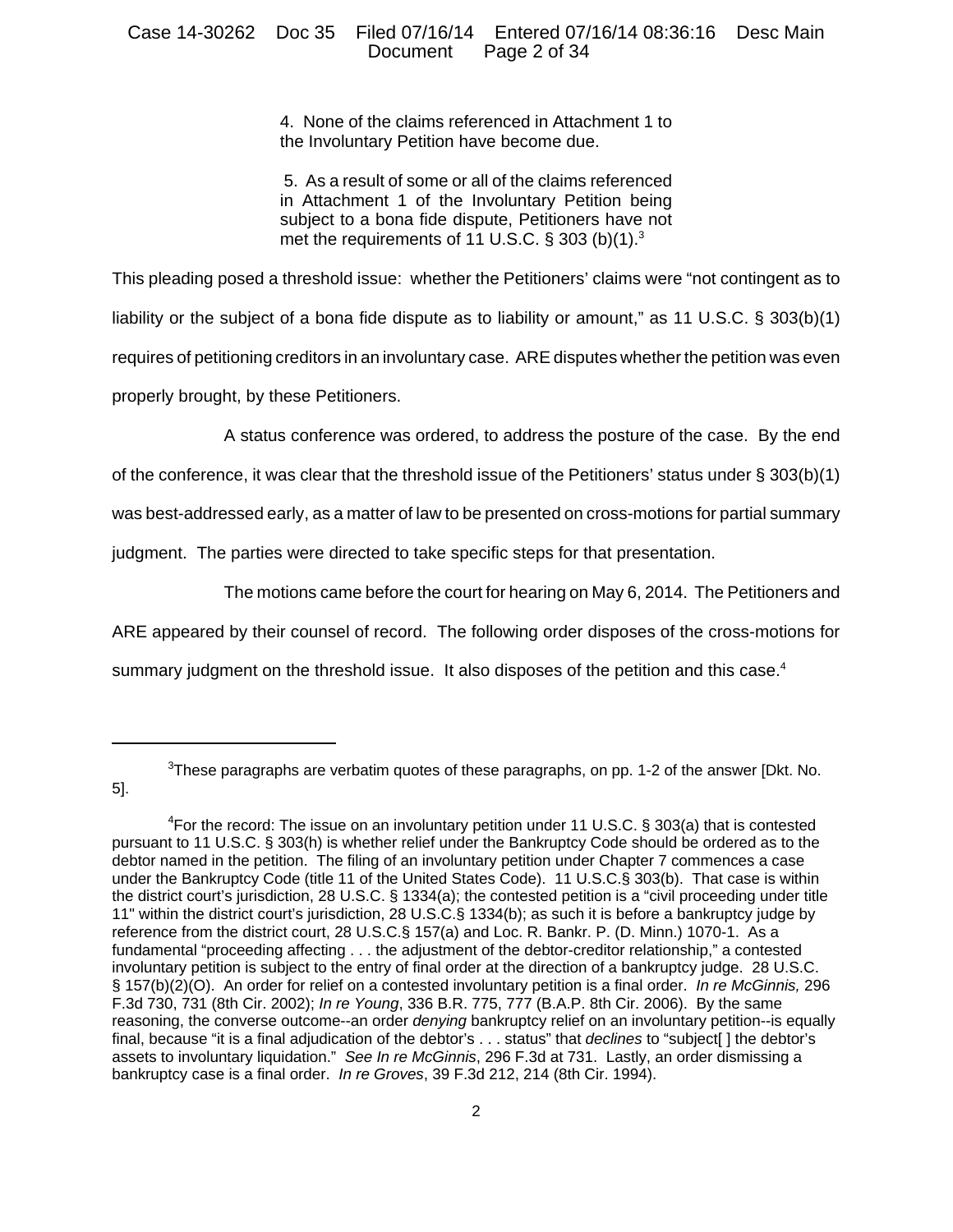## **BACKDROP**

Certain foundational facts have not been contested. They go to the parties' structural and transactional relationships. Many of the structurally-oriented facts are established by uncontroverted statements in individuals' affidavits, particularly from ARE's side.

It is not contested that sharp disputes arose out of the parties' relationships and are still unresolved. Lawsuits on two such disputes were pending in the Minnesota state courts when the Petitioners commenced this case. The parties' positions on the substantive aspects of those lawsuits are set forth in the pleadings they filed there. The procedural status of the litigation is evidenced by the extant pleadings and (as to one of the lawsuits) the public record.<sup>5</sup>

This platform of uncontested fact is the starting point for the present analysis. The

uncontested facts include the following.<sup>6</sup>

ARE is a business entity organized under Minnesota law.<sup>7</sup> Dion Johnson is a

principal in ARE. He had the status of its chief executive officer when this case was commenced.

Affidavit of Dion Johnson [Dkt. No. 20], ¶¶ 1, 3.

<sup>&</sup>lt;sup>5</sup>These observations are made in mind of the current posture of this matter, on cross-motions for summary judgment. Rule 56(a) requires that "there [be] no genuine dispute of any material fact" before such a motion may be considered on its legal dimension. (Pursuant to Fed. R. Bankr. P. 9014(c), Fed. R. Civ. P. 56 applies to proceedings in bankruptcy cases.) The novel thing about this case is that it presents a dispute over the existence of a separate dispute. The dispute over the dispute is governed by bankruptcy law. The underlying dispute goes to the parties' rights and liabilities under non-bankruptcy law. The existence of an underlying dispute and its characterization under bankruptcy law are a matter of fact, but this is to be determined under an objective standard. *See* pp. 17-18, *infra*. Thus, objective manifestations of the parties' contentions with each other outside of bankruptcy bear on the existence and character of that dispute; and both pleadings and extrajudicial declarations of position can be consulted for the fact-finding required.

 $6$ Where specific factual aspects of structure or transaction are actively in dispute in the nonbankruptcy litigation and are relevant to the understanding of the issues at bar, they will be identified as "alleged" or "asserted" by ARE or by the Petitioners singly or collectively.

 $7$ QD Trading has admitted ARE's current status as a Minnesota limited liability company. ARE has alleged, without controversy, that it was incorporated in Minnesota in 2009 and changed form to an LLC in 2010.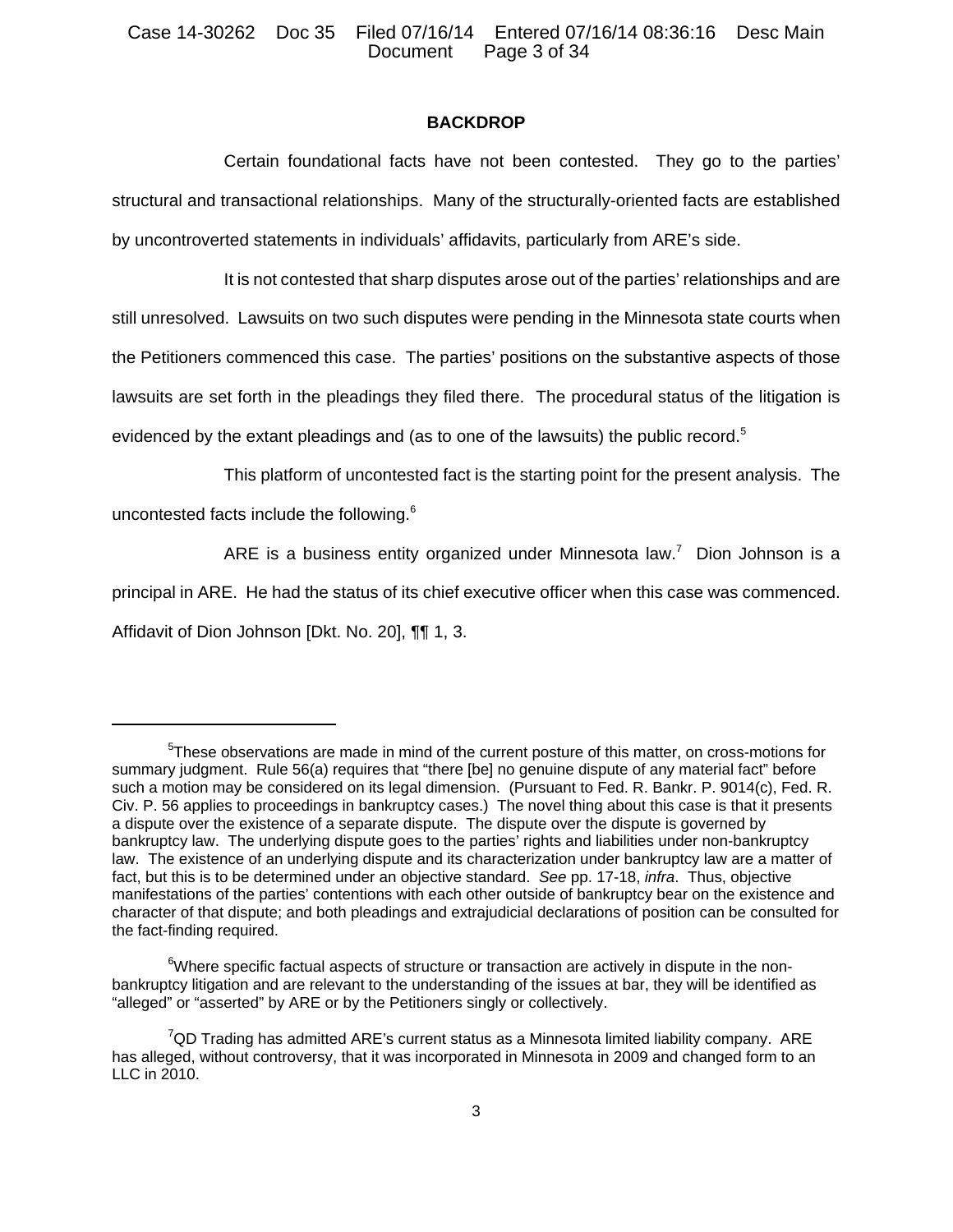#### Case 14-30262 Doc 35 Filed 07/16/14 Entered 07/16/14 08:36:16 Desc Main Page 4 of 34

ARE was formed to function in a newer sector of the energy industry, electricity generation from wind power.<sup>8</sup> ARE's contemplated business was the design and sale of wind turbine towers, foundations, and raising systems. *Id*., ¶ 3. The manufacture of this equipment, however, was to be done overseas. ARE transacted with persons and entities in the People's Republic of China for the fabrication; ARE designed the product and later sold it in markets outside China. The China-based parties to these transactions included two of the Petitioners, plus individuals associated with them.

ARE obtained an early entree to the business sector in China from Huang, Xiaohua,<sup>9</sup> a Chinese businessman. *Id.*, 14. In connection with that, ARE alleges the following: Xiaohua<sup>10</sup> proposed to form a corporation in China for use as a transactional intermediary in the chain of provision to ARE. He offered this as a means to obtain rebates of the Value Added Tax that the Chinese government would otherwise impose on products manufactured there for export. *Id*., ¶ 5. Toward that, an entity was organized in 2009 under the original name of ARE Qingdao Wind Tower & Engineering ("QD Engineering," to distinguish this entity from Petitioner QD Trading). *Id*., ¶ 6. Dion Johnson was "named as the sole investor" in QD Engineering. However, the entity's "listed total investment of \$549,990.00 . . . came as an investment from" elsewhere. It is alleged to have come "from Xiaohua." *Id*., ¶ 7. Dion Johnson considers himself, "at all times, [to have] been the

<sup>&</sup>lt;sup>8</sup>Within the United States, Minnesota was an early leader in the development of this industry. *E.g.*, "Wind Energy Facts: Minnesota," www.mn.gov/deed/images/Wind\_Turbines\_Statewide.pdf [consulted July 15, 2014] (stating "Minnesota ranks fourth nationally for most installed wind capacity and added the fifth most new capacity in 2010," and "Minnesota ranked 3rd in the US in 2010 for percentage of electricity derived from wind").

<sup>&</sup>lt;sup>9</sup>In traditional Chinese notation, the surname of a person appears first and the given name second. ARE's counsel used the orthographic convention of separating the surname from the given name with a comma, which is used here for consistency.

 $10$ In their written submissions, the parties made repeat-references to individuals with traditional Chinese names by using their given names rather than family-derived surnames. To avoid confusion (at least three of the Chinese individuals involved are related through family and two of them bear the same surname), the parties' form of reference is used here.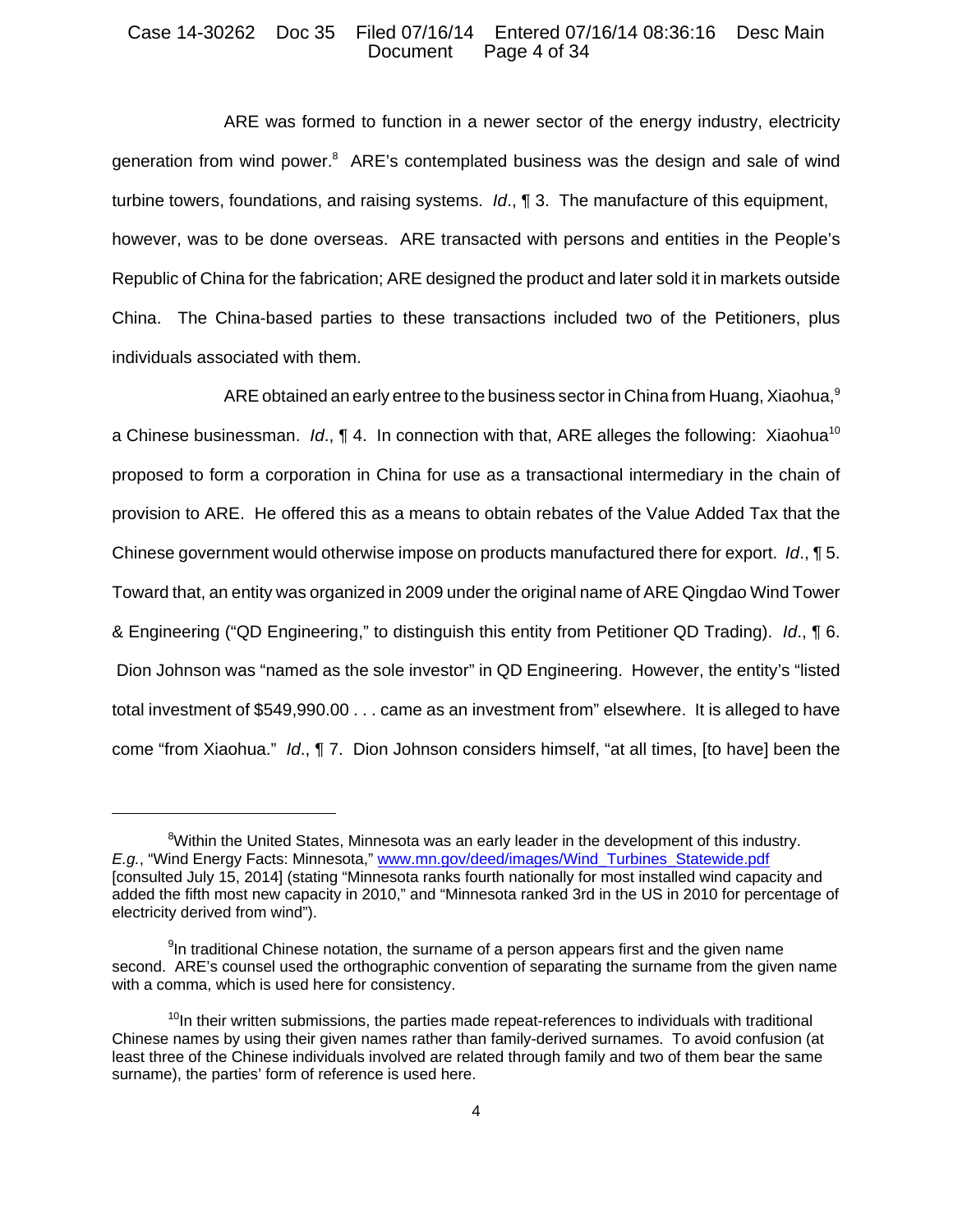### Case 14-30262 Doc 35 Filed 07/16/14 Entered 07/16/14 08:36:16 Desc Main Page 5 of 34

sole owner of QD Engineering." *Id*., ¶ 9.

Then, in 2010, QD Trading was established to be the contemplated intermediary, on the advice that QD Engineering would not qualify to receive VAT rebates. QD Trading was formed as a joint venture. *Id*., ¶ 10. QD Engineering was still to be involved as an entity-participant in the enterprise, by serving as the "foreign investment partner" in the newly-formed QD Trading. *Id.*, **¶** 10. A Chinese individual, Pan, Wei-Wei, was named as the Chinese "domestic joint venture partner" and major investor in QD Trading. *Id*. After that, Dion Johnson considered himself to have the "capacity as a shareholder of QD Trading (through [his] ownership of QD Engineering) . . . ." *Id.*, ¶ 13. At all times, he "understood that ARE . . . , QD Engineering, and QD Trading were operating as one entity." *Id*., ¶ 12.

After that, ARE was provided with wind-power equipment manufactured by third parties in China, through the QD-associated entity-structure created in China. Affidavit of Dion Johnson [Dkt. No. 20], ¶ 11. QD Engineering played some active role in these operations. *Id*., ¶ 12. An entity called Valmont Industries (China) Ltd. prominently featured among ARE's "significant suppliers," i.e., manufacturers. It is alleged that Huang, Xiao Yong, Xiaohua's brother, was the president and general manager of Valmont China. Affidavit of Dion Johnson [Dkt. No. 20],  $\P 5.11$ 

Between late 2010 and mid-2012, the interactions among the various business entities (American and Chinese) and these and other individuals (American and Chinese) got very complicated. Soon things got highly confrontational. The historical details are quite involved. There is at least some controversy among the participants as to whether particular events occurred as respectively alleged.

<sup>&</sup>lt;sup>11</sup>Dion Johnson also terms Xiao Yong "a friend of mine"; or at least he was when QD Engineering was formed. *Id*.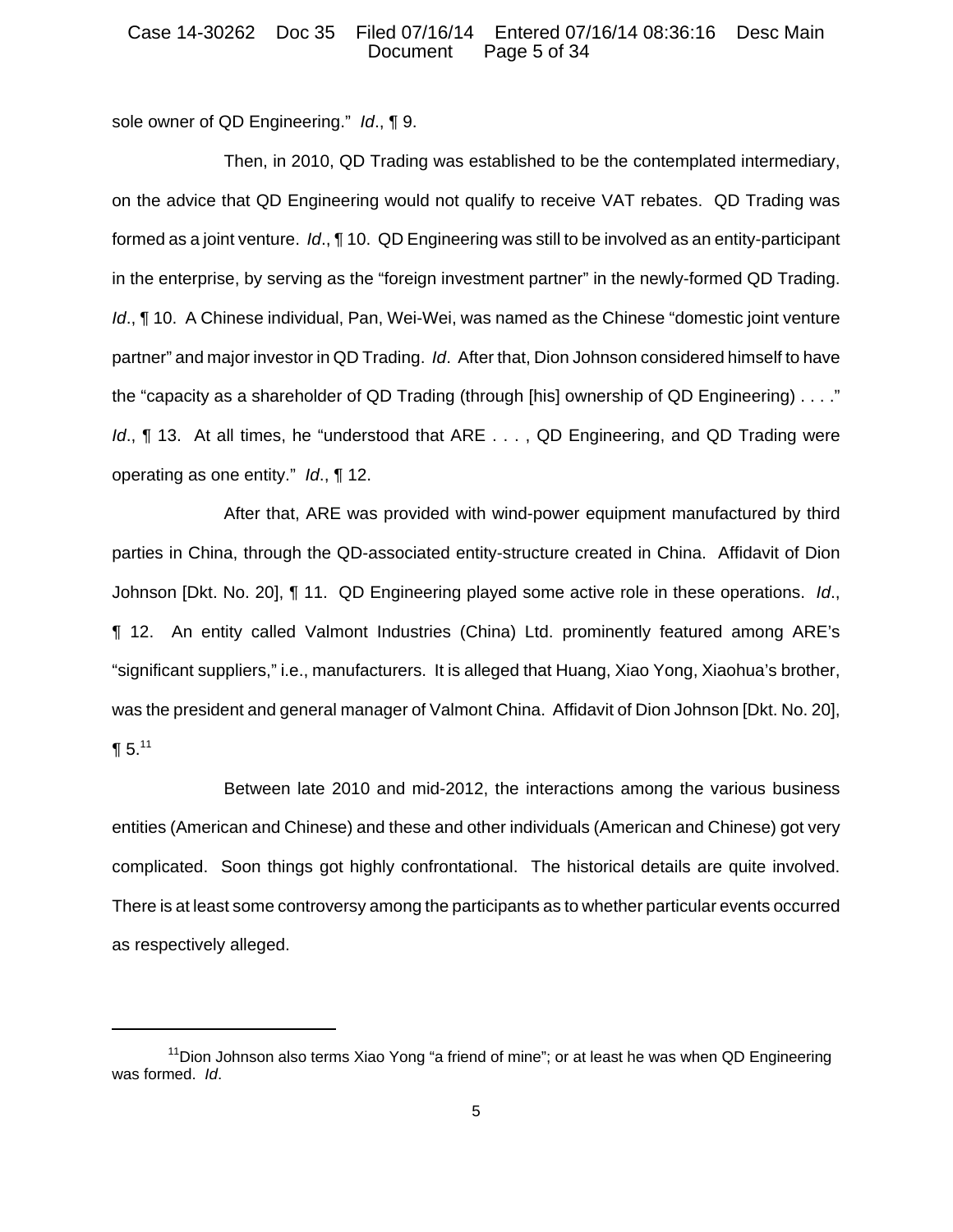### Case 14-30262 Doc 35 Filed 07/16/14 Entered 07/16/14 08:36:16 Desc Main Page 6 of 34

The underlying phenomenon is utterly clear, though: a struggle arose and quickly mounted, for dominance over the entire ARE-related enterprise. The subjects of dispute and the objects of this contest went across the board: the facial and actual capitalization for QD Engineering and QD Trading; the nominal structure and the contrary understandings for the operational and de jure control of both of those entities; and ultimately the ownership and control of ARE as the U.S. sited end-node of the enterprise.<sup>12</sup>

This turmoil led to the commencement of two actions at law against ARE in the Minnesota State District Court for the Second Judicial District, Ramsey County. A third lawsuit was brought against Dion Johnson individually. Two of the Petitioners in this bankruptcy case are ARE's opponents in the first two lawsuits. Their actions were pending when the Petitioners filed

an involuntary bankruptcy petition against their opponent in litigation.

In very broad-brush, the nature of the actions against ARE and their procedural

posture as of January 24, 2014 is as follows:

*1. Qingdao ARE Wind Power Equipment Co., LTD v. American Resource & Energy, LLC and Dion Johnson*:

> This lawsuit was commenced by the service of a complaint dated November 11, 2013. The complaint was subscribed by Joseph W. Dicker as counsel for the named plaintiff, QD Trading. In its complaint, QD Trading sought separate awards of damages against ARE and Dion Johnson on different substantive theories. Against ARE, the theory was breach of contract (on allegations of failure to pay for invoiced shipments of goods). Against Dion Johnson, the theory was breach of fiduciary duty (on allegations that he was using ARE's revenues to preferentially pay

<sup>12</sup>This led to a certain amount of *ad hominem* rhetoric from counsel in this case. The histrionics included the accusation from the Petitioners' counsel that ARE was irresponsibly advancing an unfounded theory of malign "vast conspiracy" among the Chinese participants, against Dion Johnson. These motions were no place to indulge in such diversions. After all, the record suggested that there was a kernel inside: the fact that someone in the Xiaohua/Xiao Yong alignment was indeed attempting a hostile takeover of ARE in 2013. Of that, more, *infra*, p. 7-8.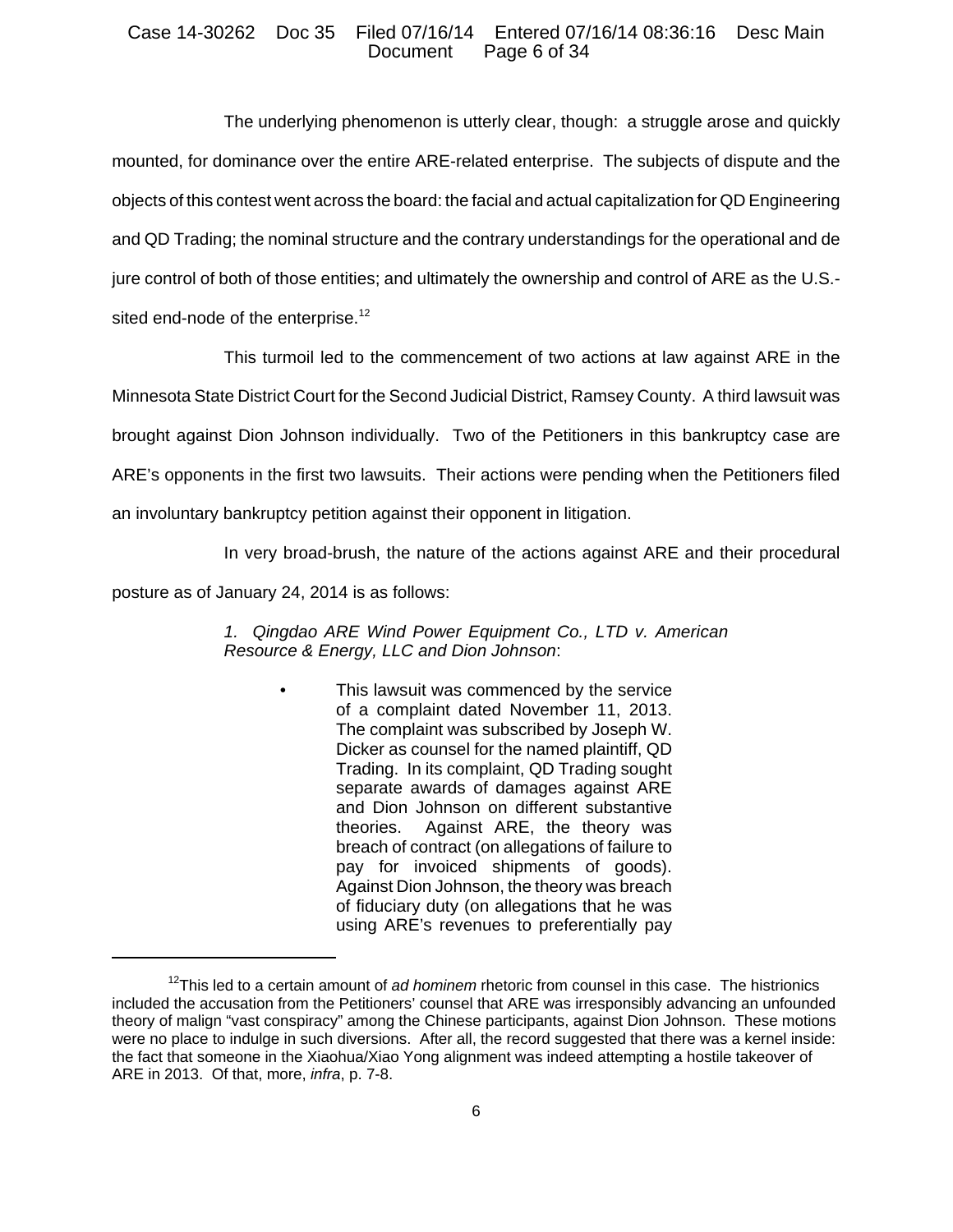other creditors to which he had personally guaranteed payment from ARE, to the detriment of QD Trading on its unpaid invoices).

- In their answer, ARE and Dion Johnson denied that ARE was in actionable breach of any contract with QD Trading. They asserted affirmative defenses sounding in equity and law, in conclusory fashion. In a counterclaim, ARE and Dion Johnson sued QD Trading for damages under the theory of unjust enrichment. The counterclaim was based on joint allegations that QD Trading had reneged on various covenants and commitments for the ownership, control, and economic value of QD Engineering<sup>13</sup> and QD Trading.<sup>14</sup> They complained that Valmont China, as a manufacturer for ARE, had revoked a \$500,000.00 line of credit previously given directly to ARE, rendering ARE "unable to operate," and had transferred the line to QD Trading. The theory for damages was that QD Trading had usurped the value of VAT rebates actually paid, despite having no defensible claim to them--because ARE and Dion Johnson had funded all of the expenses of product and business development in the ARE enterprise and QD Trading "made no contribution to product and business development."
- In another key feature of the counterclaim, ARE and Dion Johnson asserted that Xiaohua, through the instrumentality of his company QD Bestee Industrial Company and the agency of his wife Liu Yu, was wrongfully claiming that Liu Yu had become the majority shareholder-owner of ARE through the wrongful exercise of stock warrants ARE had issued in 2010. In connection with that, ARE and Dion Johnson noted that litigation had been commenced in the Ramsey County District Court in October, 2013 by Liu Yu

<sup>&</sup>lt;sup>13</sup>There termed "ARE Engineering."

<sup>&</sup>lt;sup>14</sup>There termed "ARE Qingdao."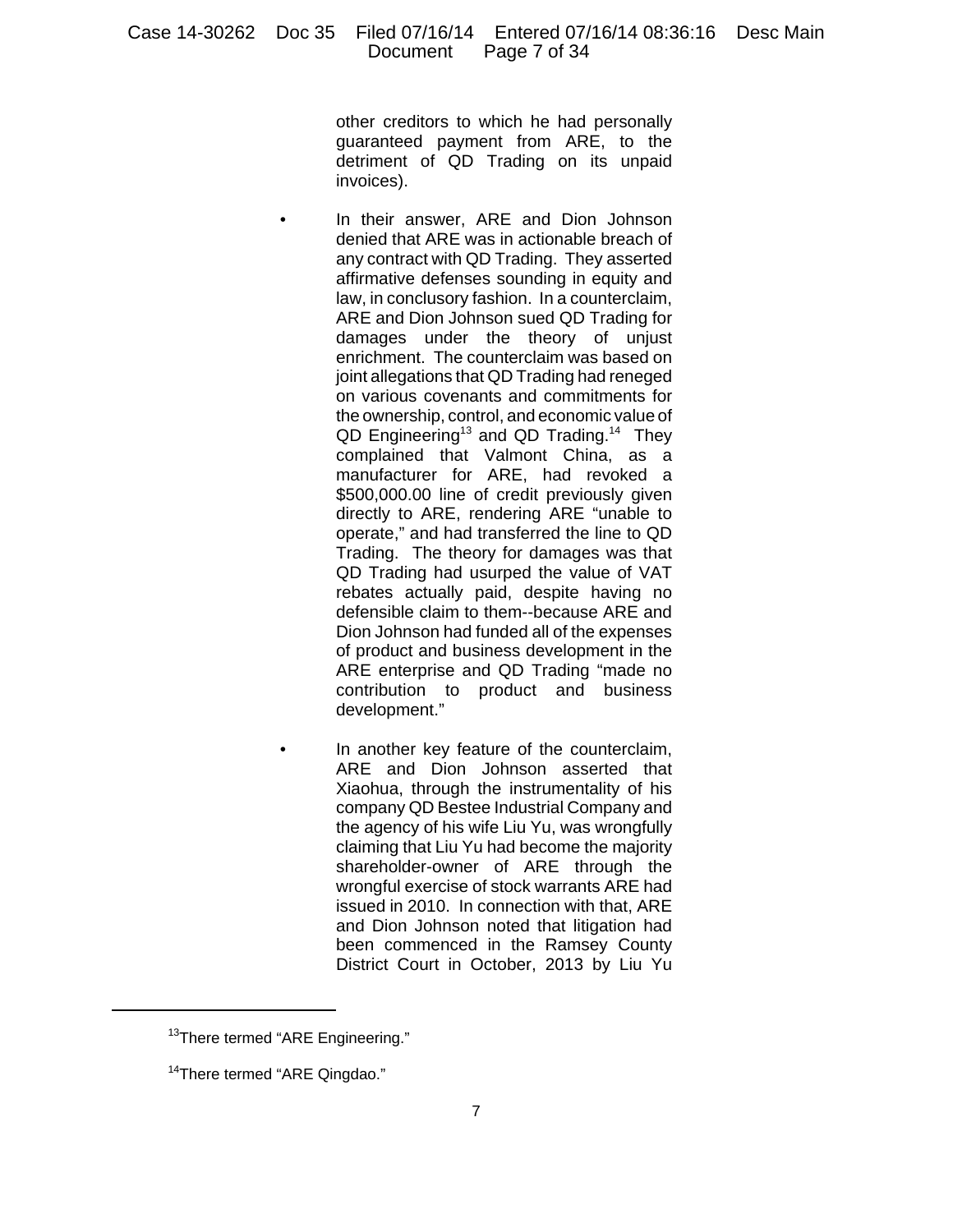against Dion Johnson and his wife Stacey, and that the respective sides to that lawsuit were each claiming to be the majority shareholder of ARE.<sup>15</sup>

• In a reply, QD Trading used a grab-bag of denials to dispute that it had engaged in wrongdoing and inequitable conduct. QD Trading asserted that ARE and Dion Johnson were not entitled to any equitable relief on an unjust-enrichment theory. It denied that it had received any undue benefit from VAT avoidance because "that benefit was passed on to ARE . . . in reduced pricing." More generally, QD Trading pled that all of its own actions had been justified under contract and law; that ARE and Dion Johnson "were instrumental in structuring the business relationship of the parties"; and that "it would be inequitable for the state court to allow the disavowal of the parties' contracts only when those contractual relations prove inconvenient."

*See* Complaint, *Qingdao ARE Wind Power Eqt. Co., LTD v. American Resource & Energy, LLC and Dion Johnson* (Ramsey County, Minnesota District Court, *unfiled*16), ¶¶ 128-135 (breach of contract, against ARE), 136-143 (anticipatory breach of contract, against ARE), and 144-150 (breach of fiduciary duty, against Dion Johnson); Joint Answer and Counterclaim (same lawsuit), ¶¶ 3 (denial of breach and anticipatory breach), 14-16 (equitable defenses), 13-17 (manager of QD Engineering was purporting to act as general manager of QD Trading and had purported to authorize that lawsuit, despite Dion Johnson's book-status as "100% owner" of QD Engineering), 39-43 (QD Trading wrongfully retaining value of VAT rebates), and 35-37 (pending shareholder-control litigation over ARE, between Dion Johnson and Liu Yu); Reply to Counterclaim (same lawsuit), ¶ 31

 $15$ This is the third pending lawsuit mentioned on p. 6.

<sup>&</sup>lt;sup>16</sup>Under the procedure in the Minnesota state courts, a civil action is commenced on service of the summons or on designated equivalents of such service. Minn. R. Civ. P. 3.01. A civil action that is not subject to family-court jurisdiction may be maintained on an unfiled complaint for up to one year after commencement. Minn. R. Civ. P. 5.04. Absent a stipulated extension an action on an unfiled complaint is "deemed dismissed with prejudice against all parties," after the end of that period. *Id*.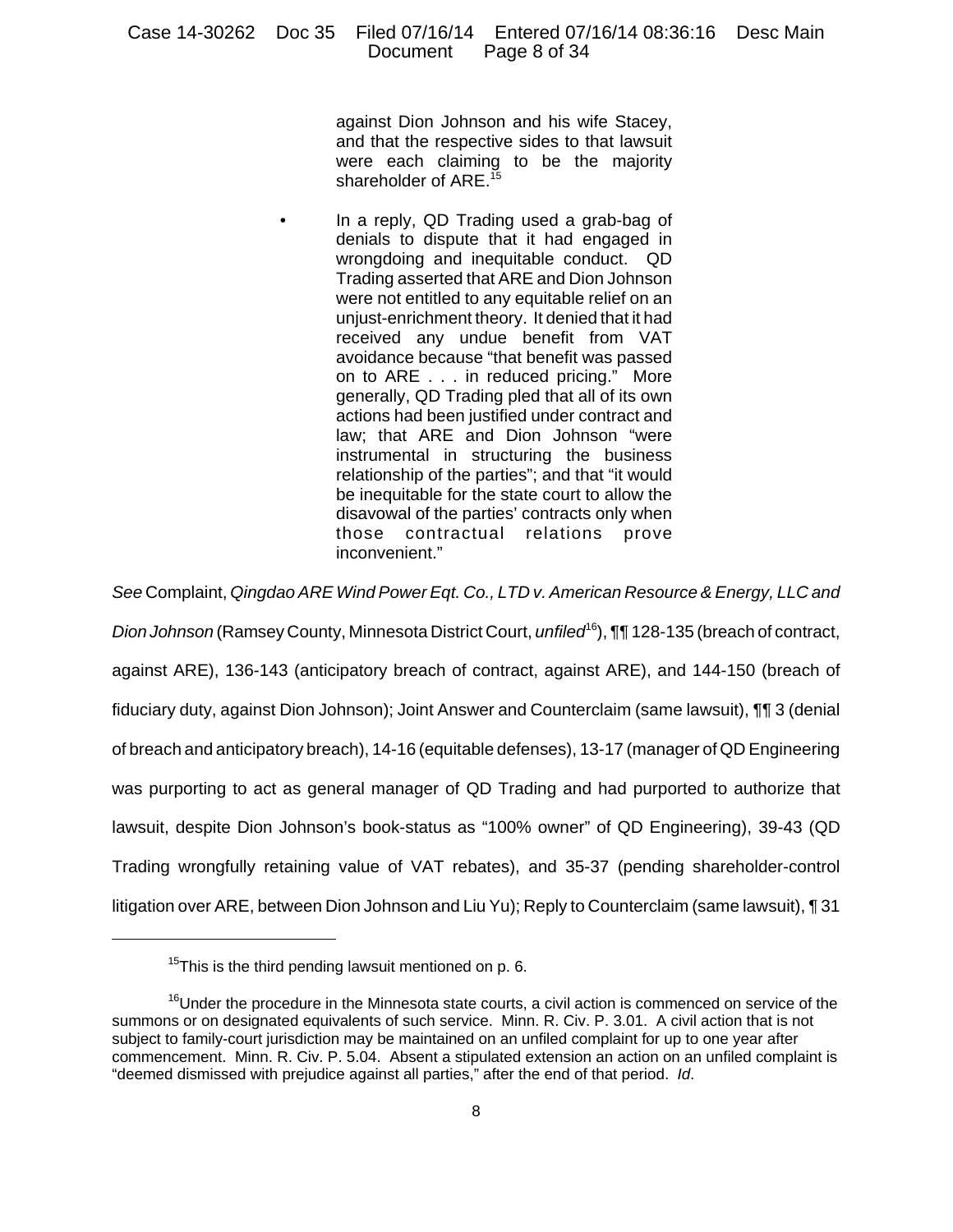and ¶ 2 of "Statement of Affirmative Defenses."17 *See also* Affidavit of Robin Tooker [Dkt. No. 21],

¶ 7 (asserting that "aggressive actions taken by" Xiaohua and others, "which effectively cut off QD

Trading as a conduit between ARE LLC and its manufacturers in China," prevent ARE "from fulfilling

orders and collecting from customers," disrupting revenues and leading to default on payment on

invoices).18

The QD Trading-ARE action was pending and wholly unresolved when the Petitioners (including QD Trading) filed the involuntary petition for this bankruptcy case.

- *2. Charles Johnson v. American Resource & Energy/Dion Johnson*:
	- This lawsuit was commenced in 2013 in the Conciliation Court for the Second Judicial District, Ramsey County. The plaintiff alleged that he had been engaged by ARE as a sales person in 2012. He sued on allegations that ARE owed him unpaid commissions earned during his engagement with ARE or with ARE Sales & Engineering, a related company. He asserted that ARE was liable for the compensation regardless of the company for which he obtained the sales, because Dion Johnson had assured him ARE would pay him when he shifted his contractual relationship to the other company.
		- The defendants contested Charles Johnson's claims. Both sides appeared before a conciliation court referee. Charles Johnson received an award of damages in the amount of \$10,000.00 plus \$80.00 in fees. Judgment was entered against both defendants on January 15, 2014.

 $17$ These pleadings are in the record as attachments to a stipulation among the parties [Dkt. No. 16]. Henceforth, they will be denoted "*QD Trading/ARE* Complaint," "*QD Trading/ARE* Answer," and "*QD Trading/ARE* Reply."

<sup>18</sup>Tooker identifies him/herself as ARE's chief financial officer. *Id*., ¶ 1.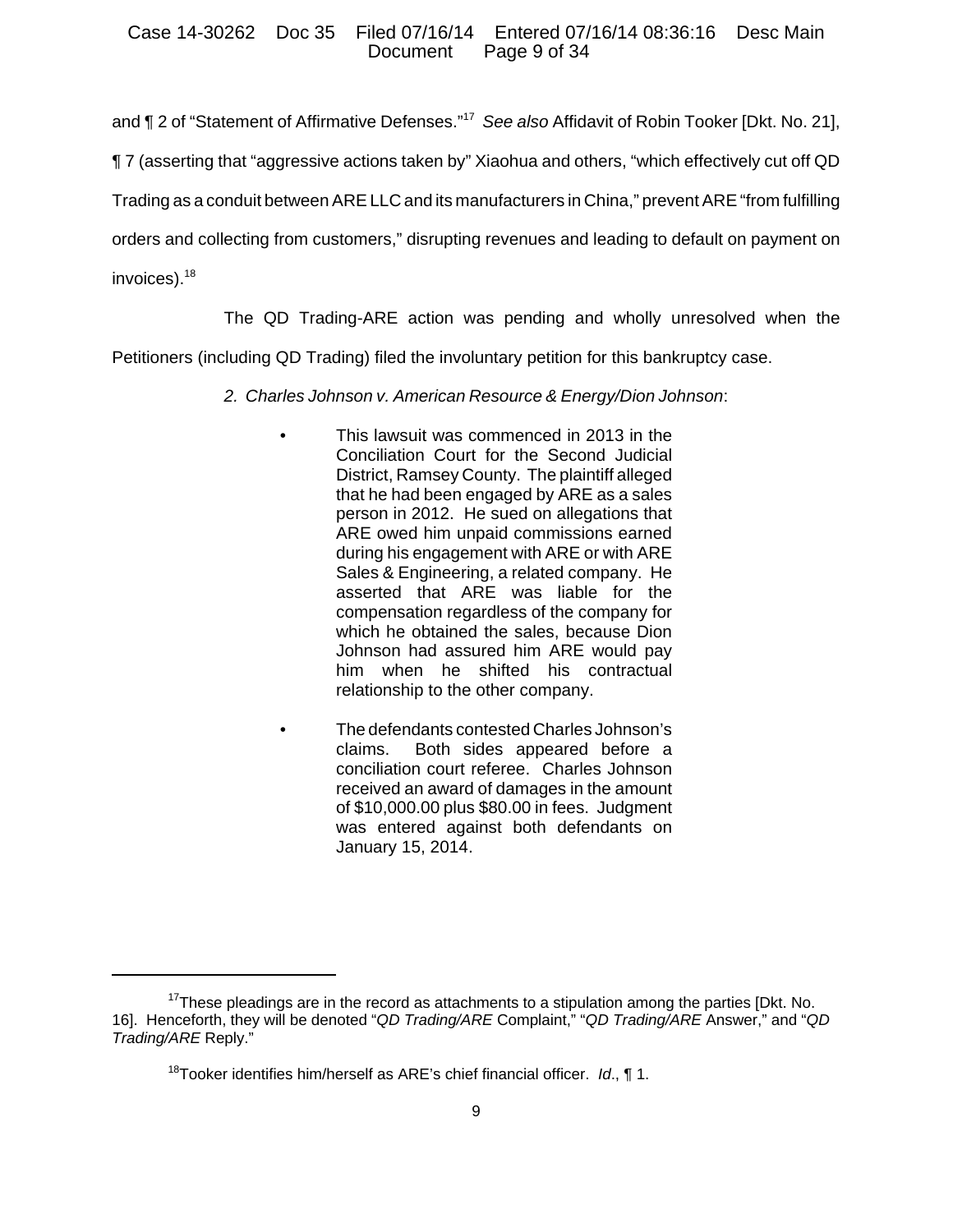## Case 14-30262 Doc 35 Filed 07/16/14 Entered 07/16/14 08:36:16 Desc Main Page 10 of  $34$

After that, the defendants timely removed Charles Johnson's action to the Ramsey County District Court. The action was still pending there when Charles Johnson and the other Petitioners filed in this court.

The third original Petitioning Creditor in this case was identified as "Bestee Resources Holdings Limited" on the face of the original petition [Dkt. No. 1], with a claim of \$550,000.00 attributed to it. The petition characterizes Bestee Resources' claim as "Business Loan." (This specific entity as a Petitioner has already been assigned "Bestee Resources" as its reference for this discussion.)

When the petition was filed, no litigation was pending between Bestee Resources

and ARE in any jurisdiction. In submissions for the motions at bar, the parties made various statements about this Petitioner and its relationship with ARE:

- Xiaohua provided an infusion of around \$550,000.00 on the formation of QD Engineering in 2009. Affidavit of Dion Johnson [Dkt. No. 20], ¶ 7. ARE claims to possess records that reflect a series of transfers of these funds: the money was generated "through another company that [Xiaohua] owns, Qingdao Industrial Bestee Company"; it was then channeled into ARE by wire transfer from "another company East Sailing International"; it was then wired by ARE on to QD Engineering; and nearly all of the funds (\$499,000.00) were then wired by QD Engineering (back) to Qingdao Industrial Bestee Company, the money's originator. Affidavit of Robin Tooker [Dkt. No. 21], ¶ 3.
	- The Petitioners and ARE all admit that no documents were executed to memorialize the nature of the payment made to ARE, or the nature of the payment on to QD Engineering. ARE asserts that "[t]his money is treated as a loan to Qingdao Industrial [Bestee Company] on QD Engineering's books," as to the very last transfer. *Id*.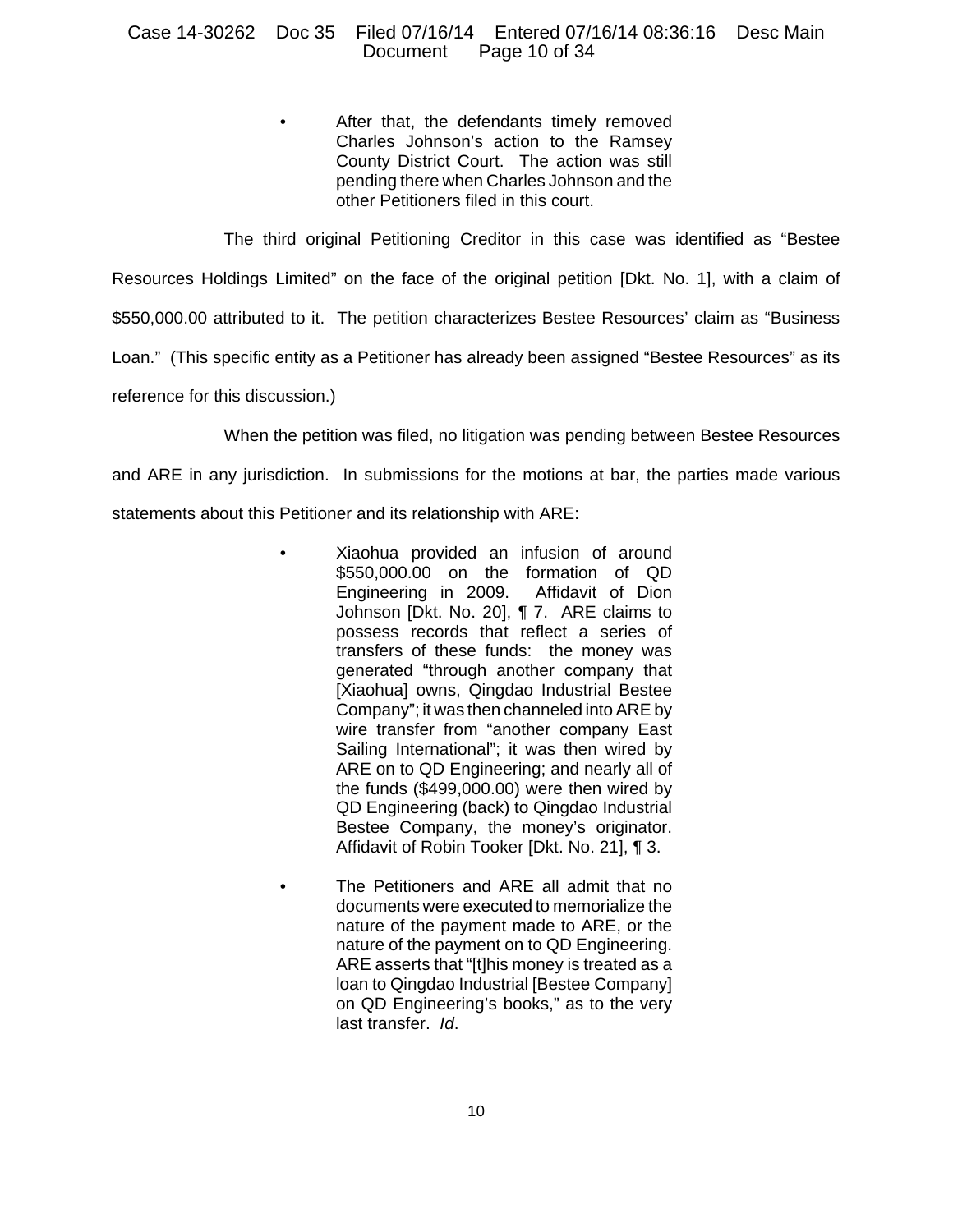## Case 14-30262 Doc 35 Filed 07/16/14 Entered 07/16/14 08:36:16 Desc Main Document

- Bestee Resources now asserts that the transfer of \$550,000.00 into ARE is the basis of its claim as a creditor of ARE. The theory is that "[n]onetheless, the parties intended that the transaction would be a loan," at the inception of the transaction. This assertion is made only in legal argument. Petitioning Creditors' Notice of Hearing and Motion for Partial Summary Judgment [Dkt. No. 17], 14. The Petitioners have not filed any declaration to bear out this characterization by offer of proof--no affidavit by any individual associated with any of the Petitioners, no evidentiary material of any sort.<sup>19</sup>
- The record contains nothing to resolve the confusion between the variant references to possible entity-participants bearing the word "Bestee" in their names. The two entity names are distinctive in wording; however, it is not clear whether the entities themselves are distinct, i.e., separate. There is nothing to evidence a transfer of rights from a "Qingdao Industrial Bestee Company" to Bestee Resources, the named Petitioner in this case. On this basis, ARE challenges Bestee Resources' standing to assert a creditor status premised on the \$550,000.00 transaction, whatever its nature. ARE's Supporting Memorandum [Dkt. No. 18], 4.
- The Petitioners insist that "Bestee is not a shareholder of [ARE]." Petitioning Creditors' Notice of Hearing and Motion for Partial Summary Judgment [Dkt. No. 17], ¶ 15. They maintain that "on numerous occasions [ARE] acknowledged that it had a debt owed to Bestee that it had to repay," and that ARE committed in writing "to repay the amounts owed Bestee." They cite an entry for a "debt owed to Bestee" on ARE's own internal balance sheet, as one such written acknowledgment. *Id*., ¶¶ 16-18. (These,

 $19$ The original petition [Dkt. No. 1] was not even verified by or for any of the Petitioners. An "Amended Petition" filed later in this case--*see* p. 31 *infra*--appended a summary verification-bydeclaration on behalf of Bestee Resources, bearing a signature of one Zhen Li who asserted the status of "Assistant to President." At most, that served only to verify the Amended Petition's reprised assertion of "Business Loan" as the nature of its claim.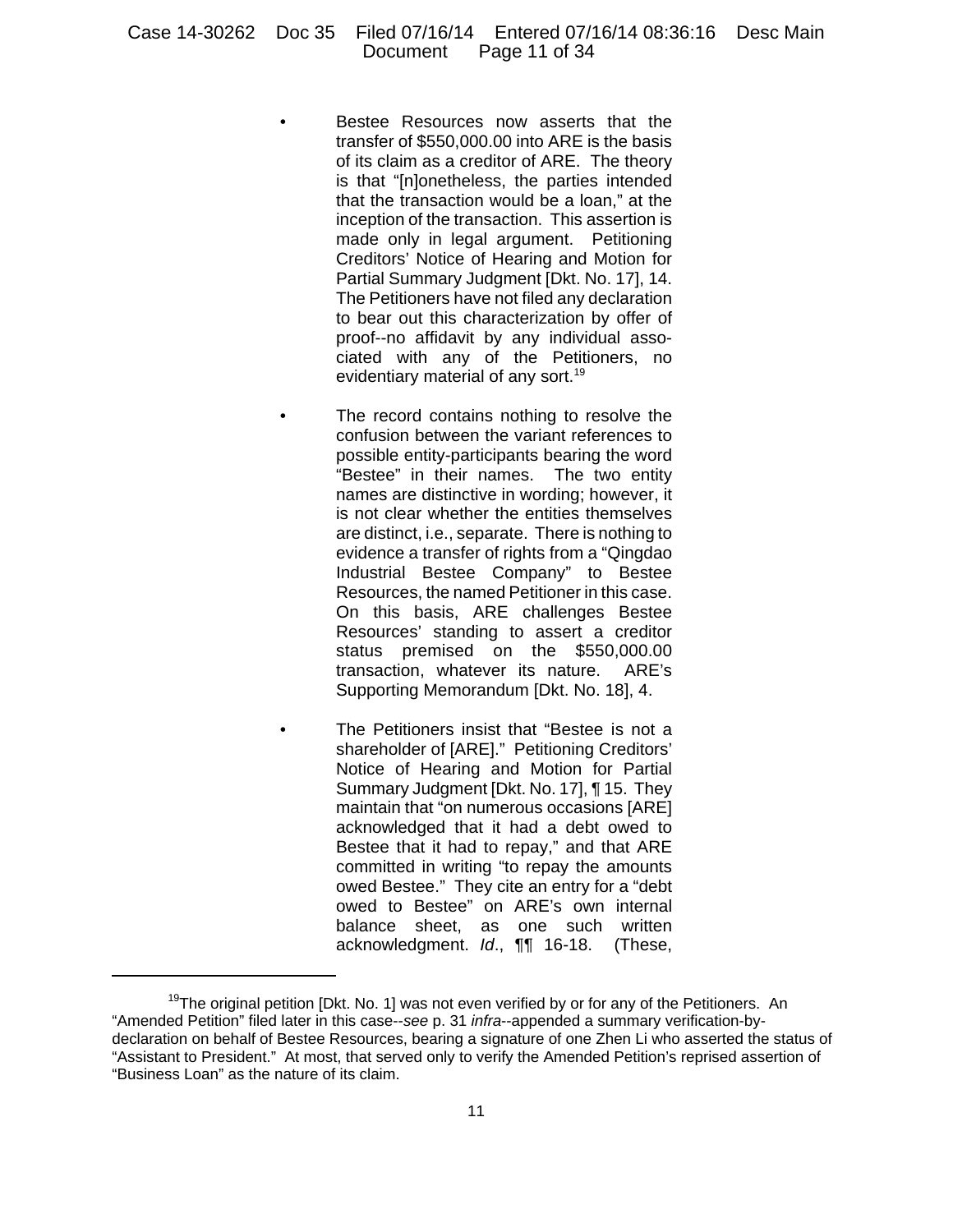again, are only statements made in an unverified motion document, unsupported by affidavit, declaration, or appended exhibit.)

- ARE maintains that the \$550,000.00 infusion on QD Engineering's formation "came as an investment from Xiaohua, and it was always represented to [Dion Johnson] that this was Xiaohua's intent." Affidavit of Dion Johnson [Dkt. No. 20], ¶ 7. Dion Johnson asserts that he relied to his personal detriment on these alleged representations by Xiaohua; he complains that he "never would have let Xiaohua, Xiao Yong and/or anyone else working on their behalf . . . to lead me down this path that has brought ARE LLC into the present series of litigations." Somewhat ambiguously, Dion Johnson admits by the same token that "QD Engineering was organized with [himself] *named* as the sole investor . . . ." (emphasis added). *Id*.
- Nearly three years after the fact of the \$550,000.00 infusion, Dion Johnson professed (to Xiaohua) that he had no knowledge about the source of the money and the legal characterization of the infusion (i.e., loan or investment). He asked for clarification from Xiaohua. The responses from Xiaohua were terse, vague, and evasive. Exh. 1 to Affidavit of Dion Johnson [Dkt. No. 20] (e-mail exchange).

## **ANALYSIS**

#### **Introduction**

Under United States law, an individual or corporate debtor may be put into bankruptcy by the petition of creditors. To qualify to file or to join an involuntary petition, a creditor must hold a claim against the putative debtor that is "not contingent as to liability or the subject of a bona fide dispute as to liability or amount." 11 U.S.C. § 303(b)(1). Colloquially speaking, this requires a certain level of solidity in a creditor's claim, something akin to a coherent and well-based case for a right to payment enforceable under non-bankruptcy law, before the creditor may seek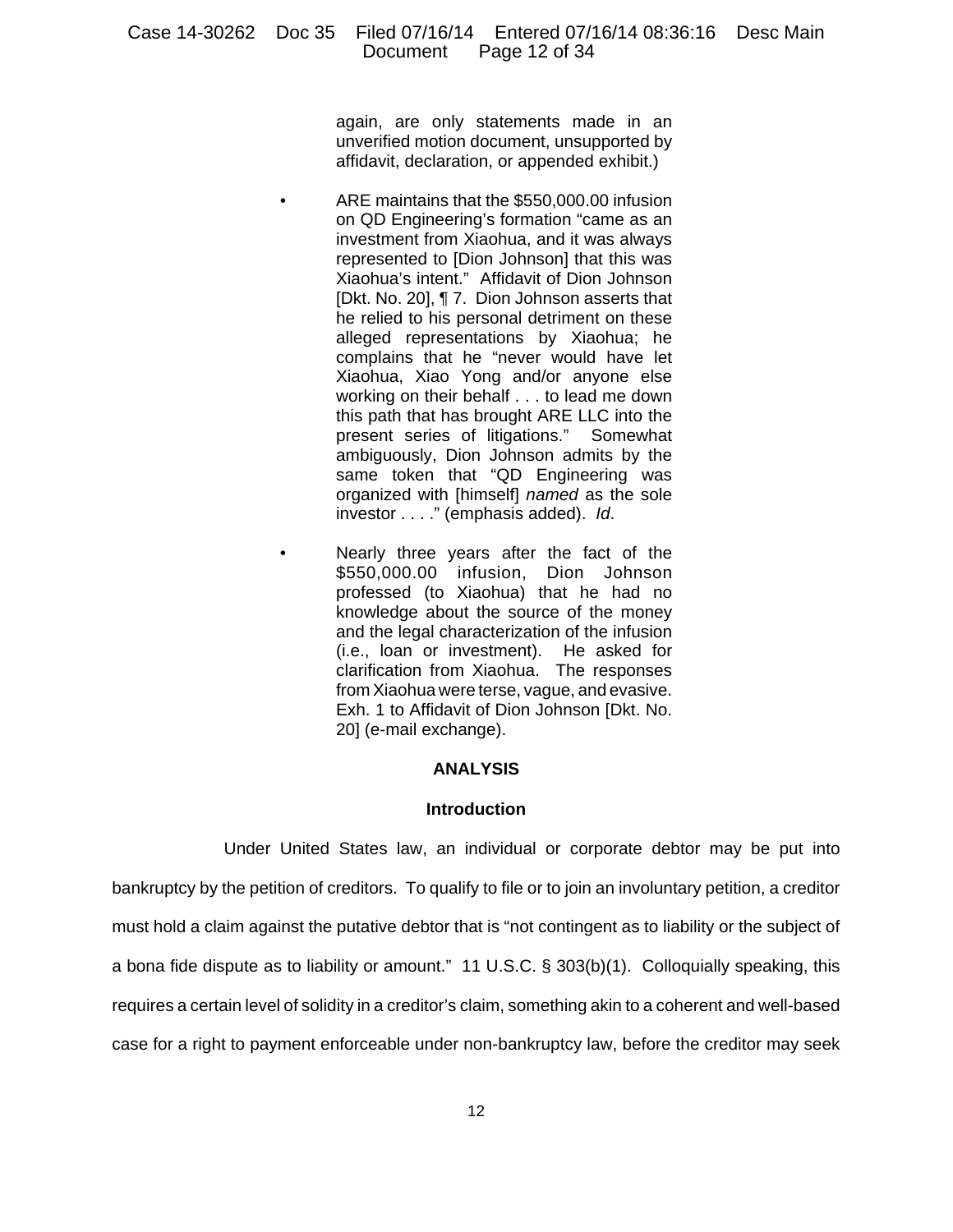#### Case 14-30262 Doc 35 Filed 07/16/14 Entered 07/16/14 08:36:16 Desc Main Page 13 of 34

the powerful, collective remedy of bankruptcy against its debtor. But if there is a contest over a putative debtor's liability that is worthy of a fight under generally-applicable law, whether going to law or fact, the putative debtor may not be forced into the collective process of bankruptcy at the instance of the holder of such a contested claim. The putative debtor is entitled to its day in court first, through trial or other adjudication on the merits under the non-bankruptcy legal process. Only if it loses there, can its claimant qualify as a petitioner in bankruptcy against it. *In re Busick*, 831 F.2d 745, 749 (7th Cir. 1987).

It has been observed that "[l]imiting qualifying claims to those not subject to bona fide dispute was an attempt to balance the interests of debtors and creditors in involuntary cases." 2 Collier on Bankruptcy ¶¶ 303.11[1] (16th ed. 2013). More precisely, perhaps, the requirement reflects Congress's dual recognition: potential liquidation in bankruptcy<sup>20</sup> is a game-stopper for the normal, sequential dispute resolution process of litigation; and because the remedy of involuntary bankruptcy is vulnerable to overreaching, it implicates more basic concerns of fundamental fairness and the balance within federalism. Thus, the requirement grants the ability to trigger involuntary bankruptcy only to parties whose grievances against the debtor have a preponderate degree of firmness under non-bankruptcy law.<sup>21</sup>

 $^{20}$ Or a forced reorganization under Chapter 11.

 $21$ Collier points to one possible abuse toward which the limitation is aimed: "If creditors with clearly disputed claims could initiate an involuntary filing, creditors could improperly use the involuntary process (or threat of it) to extort either payment or at least favorable resolution of a bona fide dispute from a debtor." *Id*. (citing *In re Mountain Dairies, Inc.*, 372 B.R. 623 (Bankr. S.D.N.Y. 2007), *In re Tobacco Rd. Assocs., LP*, 2007 U.S. Dist. LEXIS 22990 (E.D. Pa. Mar. 30, 2007), et al). For some reason, this commentary does not recognize the potential abuse that is much more consequential. Injection into bankruptcy imposes a moratorium on the continuance of litigation involving the debtor, via the automatic stay of 11 U.S.C. § 362(a)(1). The liquidation process under Chapter 7 then has two intermediate effects on pending litigation. Unless it implicates nondischargeability under 11 U.S.C. § 523(a), the creditor's suit against the debtor is relegated to a claim against the estate which is to be fixed through the more summary process of allowance in the bankruptcy case. Any direct claim or counterclaim by the debtor against the creditor vests in the bankruptcy estate, for administration by the trustee as an asset to the extent it is not exempt. The consequence of these two processes is that the debtor is deprived of nearly all of the control it had in the pre-petition litigation. In all but the rare case, litigation in the non-bankruptcy forum is terminated. The creditor is freed of significant burden and annoyance and is now subject to relatively less cost, risk, and end-loss, particularly where the debtor made counterclaims against it. This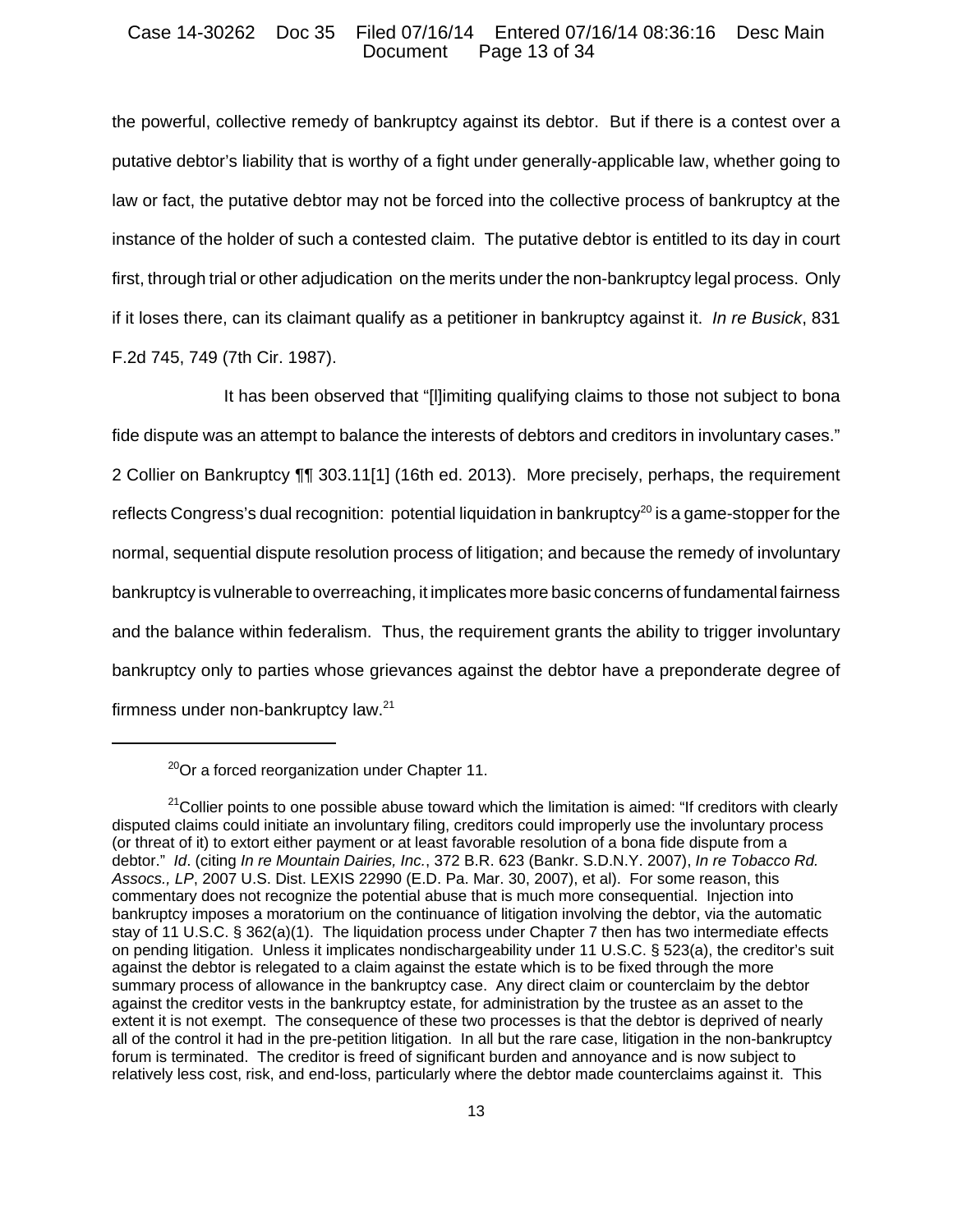### Case 14-30262 Doc 35 Filed 07/16/14 Entered 07/16/14 08:36:16 Desc Main Page 14 of 34

Such an observation is more easily made than applied, however. Legislatively

trying to protect both creditors and debtors [as to the initiation of a bankruptcy process] always leads to an uneasy tension. The meaning of "bona fide dispute as to liability or amount" is but one example of this tension.

*Id*. This tension is not resolved in the statutory text: "The [Bankruptcy] Code does not define a 'bona fide dispute' and thereby leaves the term's meaning to judicial determination," i.e., to judicial construction. *In re Rimell*, 946 F.2d 1363, 1365 (8th Cir. 1991). And however "bona fide dispute" is defined by construction, the determination on its existence relative to a petitioning creditor's claim must be made by the forum bankruptcy court. For that determination, relevant factors include the posture of the parties; the nature and gravity of their contentions with each other, factual and legal; and the backdrop non-bankruptcy law that governs their dispute.

This sort of controversy showed right on the face of ARE's answer. The issue was threshold in character: ARE maintained that all three of the Petitioners' claims were subject to bona fide dispute as to liability and amount, with that dispute largely evidenced by the fact that two of the Petitioners' claims were in active litigation outside of bankruptcy. As such, the issue was potentially case-dispositive. Were all three Petitioners disqualified by the existence of such disputes, their petition would fail--for utter lack of statutorily-qualified proponents for bankruptcy relief against ARE. Were at least one, but less than all, of the Petitioners disqualified, the immediate result would be not as decisive; but the determination would at least narrow and channel proceedings going forward. This is why the parties were directed to put the threshold issue before the court early and

comes about because the party substituted into the controversy, the trustee, is motivated by considerations of economy in administration and generally seeks prompt closure. This more distanced position carries a greater willingness to deal toward settlement. That contrasts sharply with the position of a personally-motivated party-litigant with a dog directly in the fight. Placing a bothersome litigation opponent into bankruptcy can be a powerful way to buy peace on difficult cross-running claims, at less expense. As the precipitant for that, the involuntary petition has obvious potential for abuse.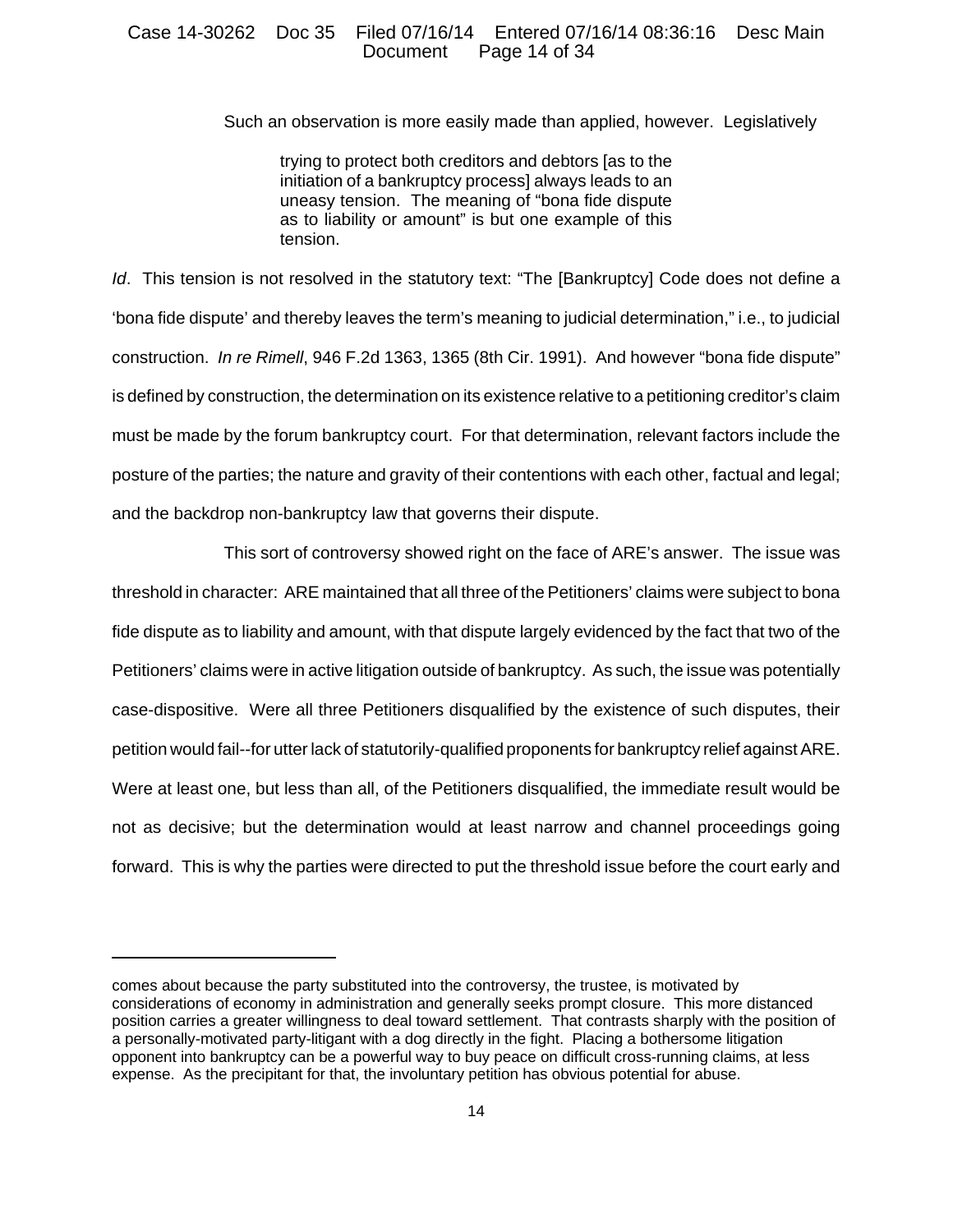## Case 14-30262 Doc 35 Filed 07/16/14 Entered 07/16/14 08:36:16 Desc Main Page 15 of 34

by motion.<sup>22</sup>

At the status conference, that seemed to require only a summary process, given the record made in the recent formal litigation between ARE and two of the Petitioners. Rule 56, for summary judgment, seemed to be the appropriate vehicle--and that, again, because of the posture of ARE's controversies with all three Petitioners and the extrinsic, preexisting, formalized articulation of factual and legal positions for two of them.

## **Vehicle for Determination; Scope of Record and Consideration**

When the extant precedent is applied here, that initial conclusion requires some further nuance. *Rimell* categorizes the "determination as to whether a dispute is bona fide" as a factual finding. 946 F.2d at 1365. This does not mean that the determination cannot be made on summary judgment. However, the Eighth Circuit observed, ". . . the determination as to whether a dispute is bona fide will often depend . . . upon an assessment of witnesses' credibilities and other factual considerations . . . ." 946 F.2d at 1365.

Both sides probably had this thought when they envisioned a discovery process and the presentation of significant evidence on the issue of bona fide dispute.<sup>23</sup> But the Eighth Circuit's pronouncement is not categorical; *Rimell* uses the adverb "often," not "always" or "invariably." The relative certitude of *Rimell*'s observation probably springs from the context of that case: the petitioning creditors, all banks, had not sued the individual debtors on the personal guaranties of corporate debt that the banks were asserting as claims to qualify themselves as petitioners under § 303 against the individuals. There was no extrinsic, pre-petition articulation of factual and legal position in formalized pleading, to lay out points of dispute for evaluation on their face as bona fide

 $^{22}$ At the status conference, both sides professed to need broader discovery. ARE's counsel advocated for a months-long period in which to conduct it. That did not seem at all warranted, particularly given the dictate that the "court . . . determine the issues of a contested petition at the earliest practicable time," Fed. R. Bankr. P. 1013(a). Thus the parties and counsel were not given that indulgence.

 $23$ At the status conference, counsel seemed surprised at the court's insistence on an early presentation via Rule 56.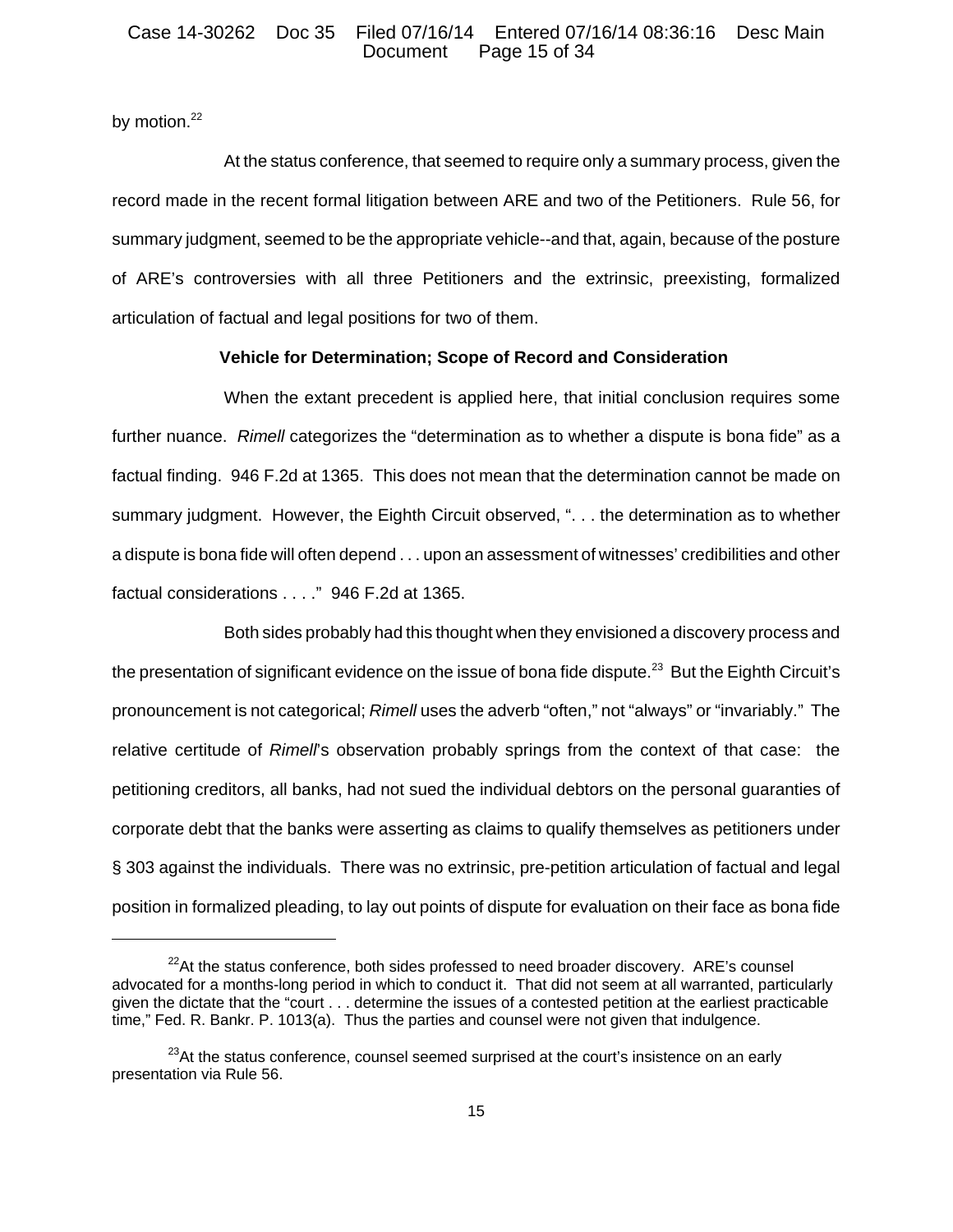#### Case 14-30262 Doc 35 Filed 07/16/14 Entered 07/16/14 08:36:16 Desc Main Page 16 of 34

or not.

For some reason, the bankruptcy court in *Rimell* took testimonial evidence of some substance, to evaluate the debtors' assertion of bona fide dispute on the ground of an oral modification of the obligation of payment under the written guaranties.<sup>24</sup> 946 F.2d at 1365.<sup>25</sup> The bankruptcy court went all the way to a specific finding on whether the parties had actually "orally or through prior course of dealing, agree[d] to alter, extend or modify the existing written contractual terms . . . ." 946 F.2d at 1366. *See also* 111 B.R. at 258-259. Finding against the debtors on that actual point of fact, the bankruptcy court held that the banks' claims on the guaranties were not subject to bona fide dispute. 111 B.R. at 258. The Eighth Circuit affirmed on the ground that the finding was not clearly erroneous. *Id*. 26

It is too easily said in hindsight, but perhaps the bankruptcy court could have avoided taking evidence. The reported facts implicate the parol evidence rule or the statute of frauds. Application of these authorities may have allowed a resolution of bona-fide status as a matter of law on a non-testimonial written record. None of the three published opinions recognizes this possible avenue.

Three things are clear, however. In light of them and on the state of current law, *Rimell* does not categorically *require* the taking of evidence on an assertion of bona fide dispute for the case at bar.

 $24$ This was the only dispute identified by the Eighth Circuit in its analysis of bona fide character. 946 F.2d at 1366.

<sup>25</sup>*See also In re Rimell*, 111 B.R. 250, 258-259 (Bankr. E.D. Mo. 1990) (trial court decision evaluating testimony received).

<sup>&</sup>lt;sup>26</sup>On an intermediate level, the district court had affirmed. *In re Rimell*, 121 B.R. 253 (E.D. Mo. 1990).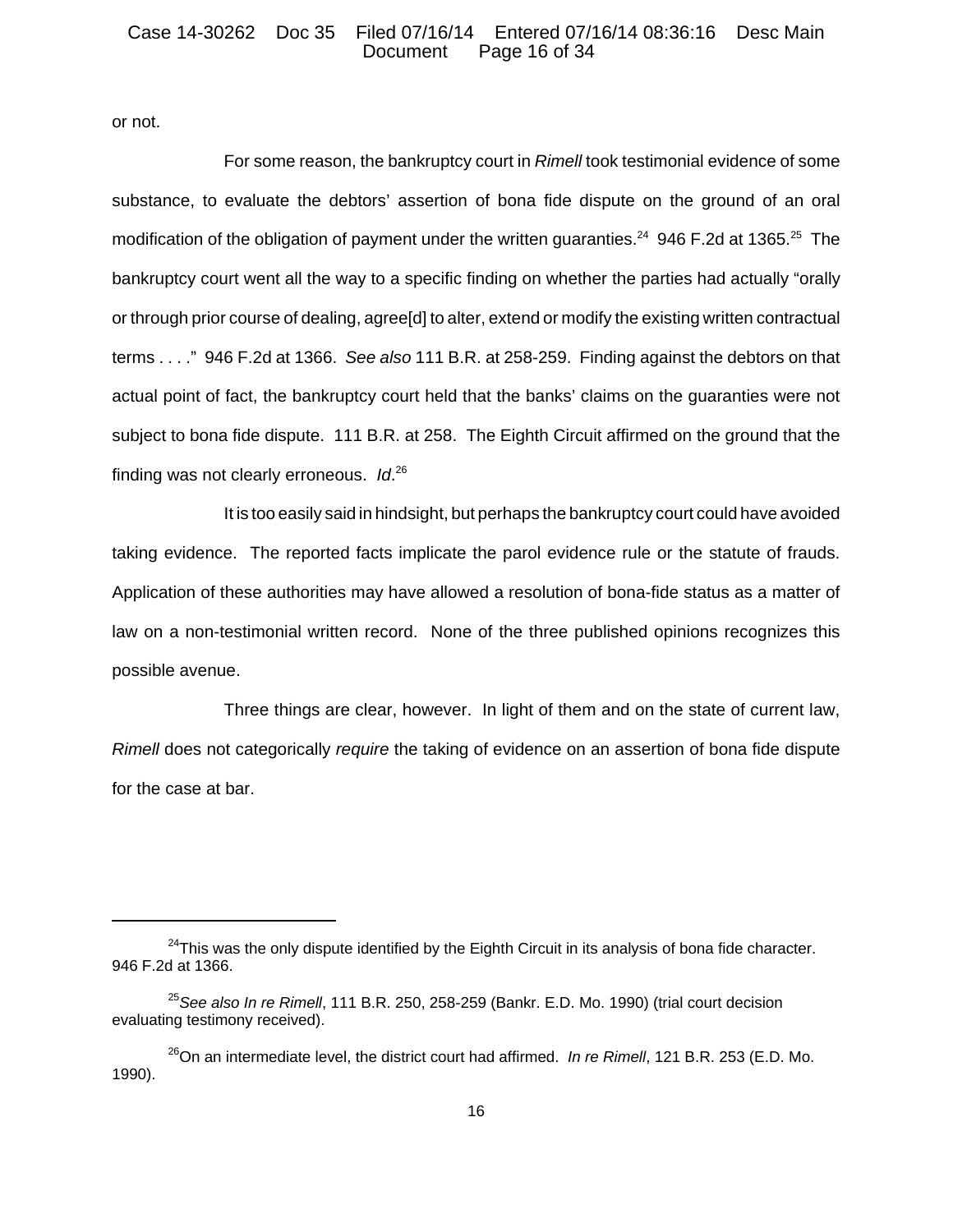### Case 14-30262 Doc 35 Filed 07/16/14 Entered 07/16/14 08:36:16 Desc Main Page 17 of 34

First, Fed. R. Bank. P. 1018 expressly makes Rule 56 applicable to proceedings in disposition of a contested involuntary petition, through the intermediate receptacle of Fed. R. Bankr. P. 7056.

Second, the Supreme Court's intervening adoption of a new standard for pleading requires more replete and pointed fact-pleading in complaints and answers. *See Bell Atlantic Corp.v. Twombly*, 550 U.S. 544, 547, 127 S.Ct. 1955, 1960 (2007*); Ashcroft v. Iqbal*, 556 U.S. 662, 678, 129 S.Ct. 1937, 1949 (2009). Fed. R. Bankr. P. 1018 does not incorporate those standards for direct use because it does not make Rule 12(b)(6) expressly applicable to proceedings on contested involuntary petitions. Nonetheless, the bankruptcy court can well take a page from the "plausibility standard" imposed by *Twombly* and *Iqbal*, in divining the existence of bona fide disputes from the content of *extrinsic* pleadings in *preexisting* litigation between petitioning creditor and putative debtor, as a matter of fact under *Rimell*'s analysis. A pleading that is governed by the plausibility standard can be deemed a complete, best-shot statement on fact and law. If its averments are plausible they may be compared directly to the opposing pleading for the existence of bona fide disputes of fact or law.

And third, *Rimell* itself does not mandate an actual or advisory ruling on the merits of disputes. The court is only to "determine whether there is an objective basis for either a factual or a legal dispute as to the validity of the debt." 946 F.2d at 1365 (quoting *Matter of Busick*, 831 F.2d 745, 750 (7th Cir. 1987); citing also *Bartmann v. Maverick Tube Corp*., 853 F.2d 1540, 1544 (10th Cir. 1988)). The court "may be required to conduct a limited analysis of the legal issues in order to ascertain whether an objective legal basis for the dispute exists." *Id*. (citing *Busick,* 831 F.2d at 750). But in the end,

> [t]he court's objective is to ascertain whether a dispute that is bona fide exists; the court is not to actually resolve the dispute.

> > 17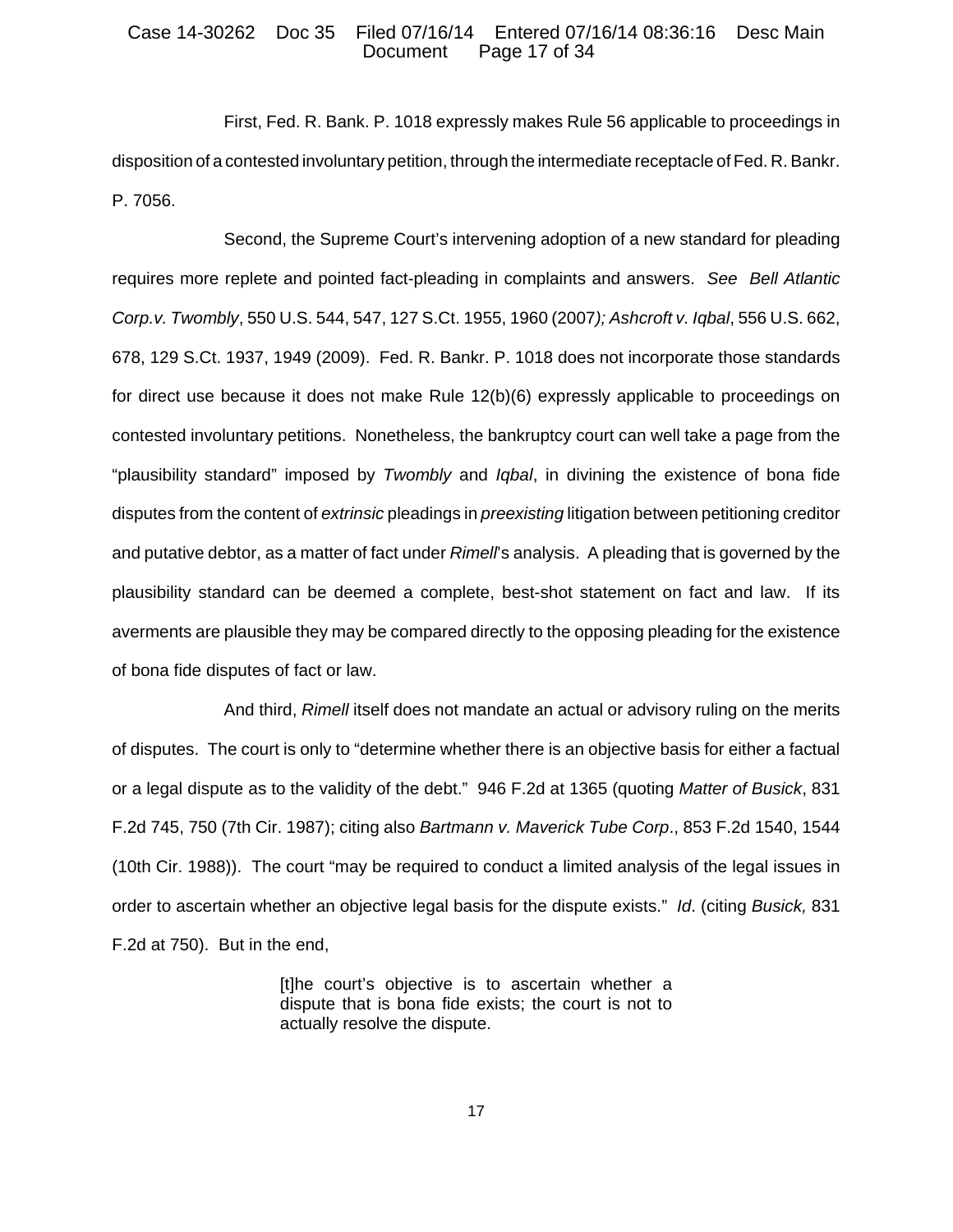### Case 14-30262 Doc 35 Filed 07/16/14 Entered 07/16/14 08:36:16 Desc Main Page 18 of 34

*Id*. 27 (citing *Bartmann*, 853 F.2d at 1544).

*Rimell*'s articulation puts primacy on the legal viability of petitioning creditors' claims and putative debtors' defenses against them, under the facts advanced in support of them. Where such claims are already in suit under a plausibly-pled statement of facts, *Rimell* does not require the analysis on bona fide dispute to go to an actual resolution of the pleaded issues on their merits, or to any sort of determination close to that character.

Rather, a determination under § 303(b)(1) need go only to the *existence* of a dispute from the putative debtor as to its liability on the claim or the claim's amount, and then whether the debtor has an objective basis in *asserted* fact or law for its disputation. As to the factual dimension of resistance, this is satisfied when facts are pled or framed *plausibly* to support a defense. When it comes to the objective character of legal positions, it is satisfied where they are pled *colorably* against the petitioning creditor--in the sense of "having at least a prima facie [i.e., "at first sight"] aspect of justice or validity." Brian A. Garner, *Garner's Dictionary of Legal Usage* (3d ed. 2011), 175 (quoting definition from Oxford English Dictionary) and 707. The pleaded legal position is not put to the measure of *meritorious*, i.e., "meriting a legal victory, having legal worth," Brian A. Garner, ed., BLACK'S LAW DICTIONARY 1010 (8th ed. 2004). Imposing that standard would require a conclusive determination on the merits; and under *Rimell* that is not required.28

<sup>27</sup>Thus, the judicial task goes *toward* the merits of the parties' disputes, but it does not go right *to* them. This nuance is a further reflection of the tension within the statutory qualification for petitioningcreditor status.

<sup>&</sup>lt;sup>28</sup>It bears noting that this articulation is different from that used in the chain of precedent, but it is still consistent with it. In *Rimell*, the Eighth Circuit relied heavily on other circuits' considerations for the quality of a debtor's disputation. It adopted the requirement of an "objective basis" for dispute from the Seventh Circuit--*Busick*, 831 F.2d at 750--noting that it had also been adopted by the Tenth Circuit, *Bartmann v. Maverick Tube Corp*., 853 F.2d at 1544. *Rimell* also cites with approval the Third Circuit's conception of "*substantial* questions" of law or fact being inherent in a bona fide dispute. *B.D.W. Assocs. v. Busy Beaver Bldg. Ctrs., Inc.*, 865 F.2d 65, 66-67 (1989). The Eighth Circuit also noted the predecessor-circuits' heavy reliance on the reasoning of an early bankruptcy court decision, *In re Lough*, 57 B.R. 993 (Bankr. E.D. Mich. 1986). Yes, the *Lough* court used the adjective "meritorious" for the sort of legal dispute that would qualify as bona fide, 57 B.R. at 997, and that specific word is rejected here as inconsistent with *Rimell*'s mandate to avoid reaching substantive merits. The *Lough* court underlines the same limitation in the ensuing breath: "... the Court must emphasize that in deciding whether there is a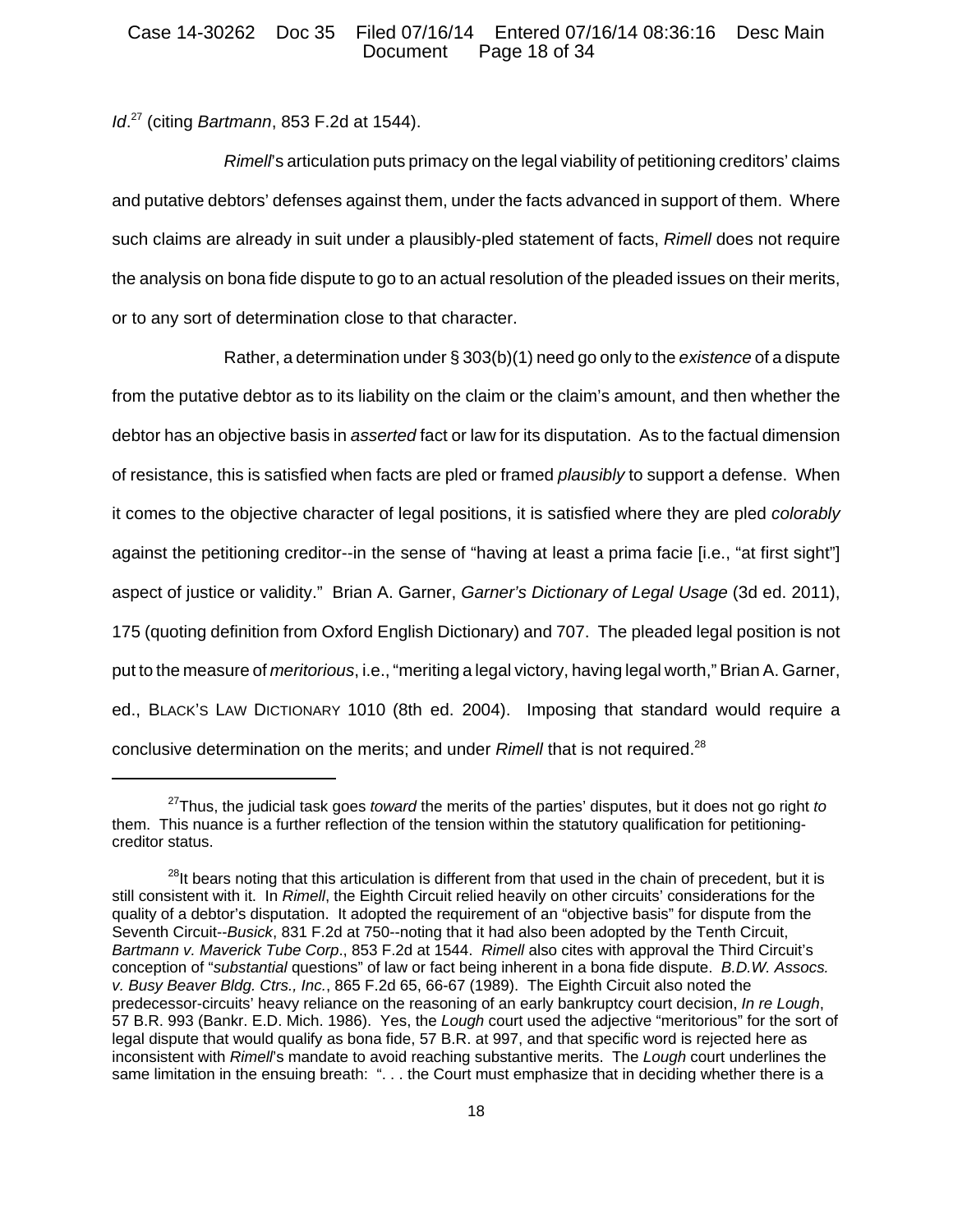### Case 14-30262 Doc 35 Filed 07/16/14 Entered 07/16/14 08:36:16 Desc Main Document Page 19 of 34

So, the issue is now at bar on the two-stage analysis for summary judgment:

*First*, is there a genuine dispute of material fact--i.e., a triable issue as to a fact necessary to satisfy an essential element of the claim or defense in question, under the governing law?

*Second*, and only if there is no genuine dispute of material fact, does the governing law dictate judgment for the movant on the facts thus established as uncontroverted?

*In re Fields*, 449 B.R. 387, 391 (Bankr. D. Minn. 2011). *See also In re Senior Cottages of America, LLC*, 438 B.R. 414, 418 (Bankr. D. Minn. 2010).<sup>29</sup>

Unquestionably, ARE denies its liability on the claims of all three Petitioners. As obviously, it challenges the amount of any liability to any or all of the Petitioners.<sup>30</sup> There are *disputes* here. So, the issue goes to the statutory qualifier: is ARE's resistance to the claims *bona fide*, i.e., is there an objectively plausible and legally-colorable basis on which it contends it is not liable to the three Petitioners on the bases and to the extent the Petitioners assert?

Under the earlier discussion, that can be determined on the record at bar.

For two of the Petitioners, the status of their pre-petition litigation and the face of its pleading is sufficient to make out a bona fide dispute on their claims. The supplementary submissions made for this motion only strengthen that conclusion for both of them. For the third, Bestee Resources, the bona fides of ARE's dispute are clearly-evidenced in the record. The overlap between Bestee Resources' and ARE's assertions of fact and law is probably sufficient in itself to make out a bona fide, litigable controversy. In any event, the departure between them

bona fide dispute, it must not resolve any genuine issues of fact or law . . . ." *Id*. This indicates that Lough's use of the modifier "meritorious" was more a matter of connotation than denotation.

 $29$ This formulation is distilled from the plain text of Rule 56 itself; the Supreme Court's analysis under the longstanding authority of *Celotex Corp. v. Catrett*, 477 U.S. 317 and *Anderson v. Liberty Lobby, Inc.*, 477 U.S. 242 (both 1986); and the Eighth Circuit's application of the two Supreme Court opinions since their issuance.

 $30$ All three of the claims in question can be broken into component sub-debts.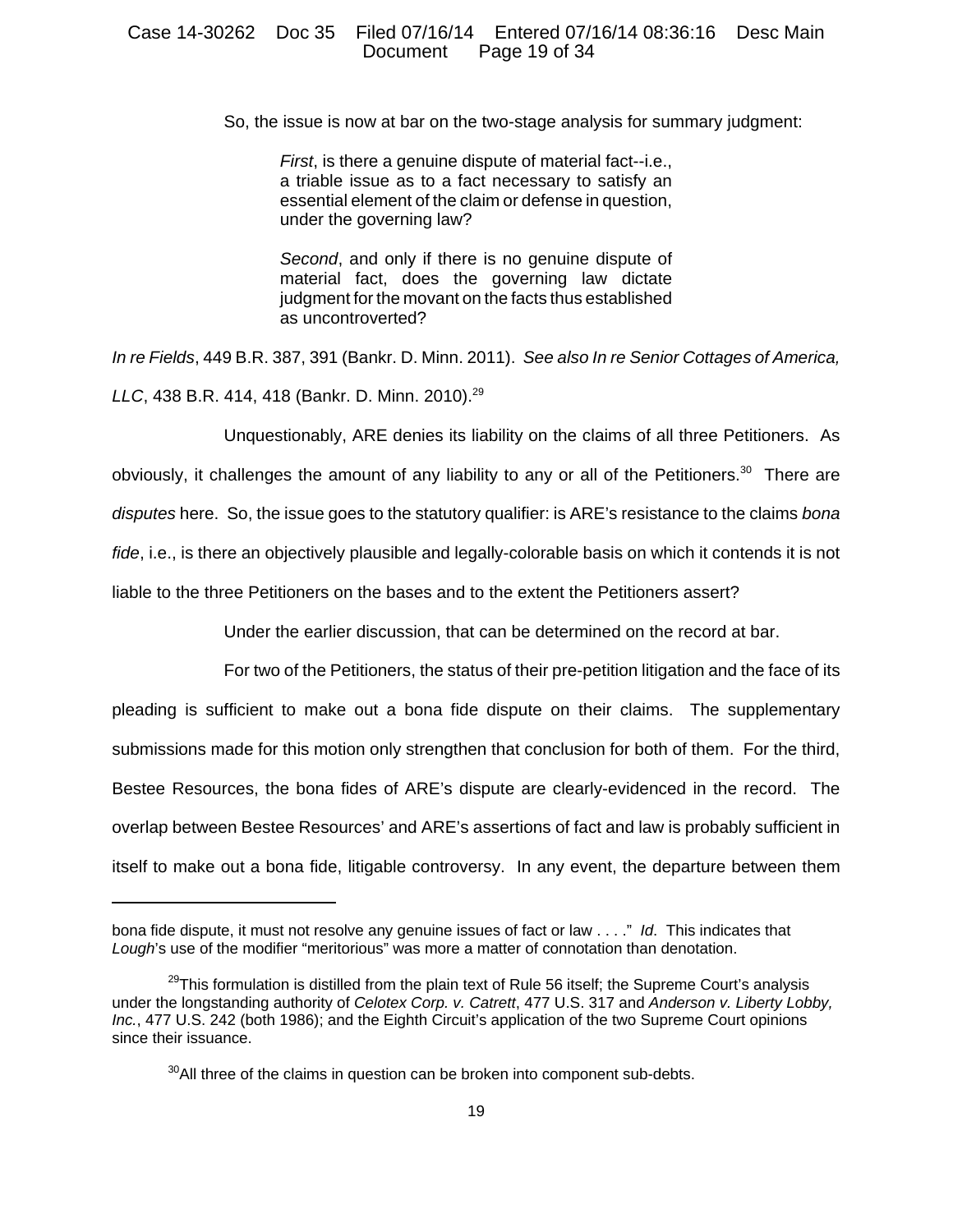#### Case 14-30262 Doc 35 Filed 07/16/14 Entered 07/16/14 08:36:16 Desc Main Page 20 of 34

certainly establishes one. The claims of all three Petitioners lack the solidity, the prima facie sheen of enforceability and consequent recovery, that  $\S$  303(b)(1) requires to qualify as a petitioning creditor in involuntary bankruptcy.

## **Analysis: Petitioners' Claims**

#### **1. QD Trading**

The Petitioners' counsel maintains that the *QD Trading/ARE* Complaint pleads a straightforward action to collect on accounts receivable, framed under the theory of breach of contract and factually premised on ARE's failure to pay for invoiced shipments of goods. He insists that the putative Debtor has not controverted any of QD Trading's fact-pleading for this legal theory.

In both of those propositions he is essentially correct on the factual plane. ARE's pleaded denials do not dispute the basic transactional events of order, fulfillment, and billing, other than to correct the numbering of particular invoices for sales in the complaint's lengthy enumeration. Nor, really, does ARE deny its nonpayment in a transactional sense.

However, that does not make the resistance in the *QD Trading/ARE* Answer "completely without merit" on its face, as the Petitioners' counsel insisted at an earlier hearing. In that answer, ARE denied that it was in actionable breach of any contract or contracts for supply. The *QD Trading/ARE* Answer does not expand with any specificity on the basis for this denial; but ARE does so in its submissions on these motions. It alleges that QD Trading maliciously took multiple actions to interrupt the ongoing flow of client-purchaser business to ARE, and to break "the conduit for the purchase orders from ARE . . . to Valmont China," the manufacturer, that the whole ARE enterprise structure was based on and was to promote. This, ARE argues, so hindered its operations that its performance (payment) on early orders was not possible. Affidavit of Robin Tooker [Dkt. No. 21], ¶ 7. ARE characterizes QD Trading's actions as a breach of the implied covenant of good faith and fair dealing, giving it the defense of excuse for its own nonperformancevia-default-in-payment. ARE argues that these defenses, if successful, would either reduce or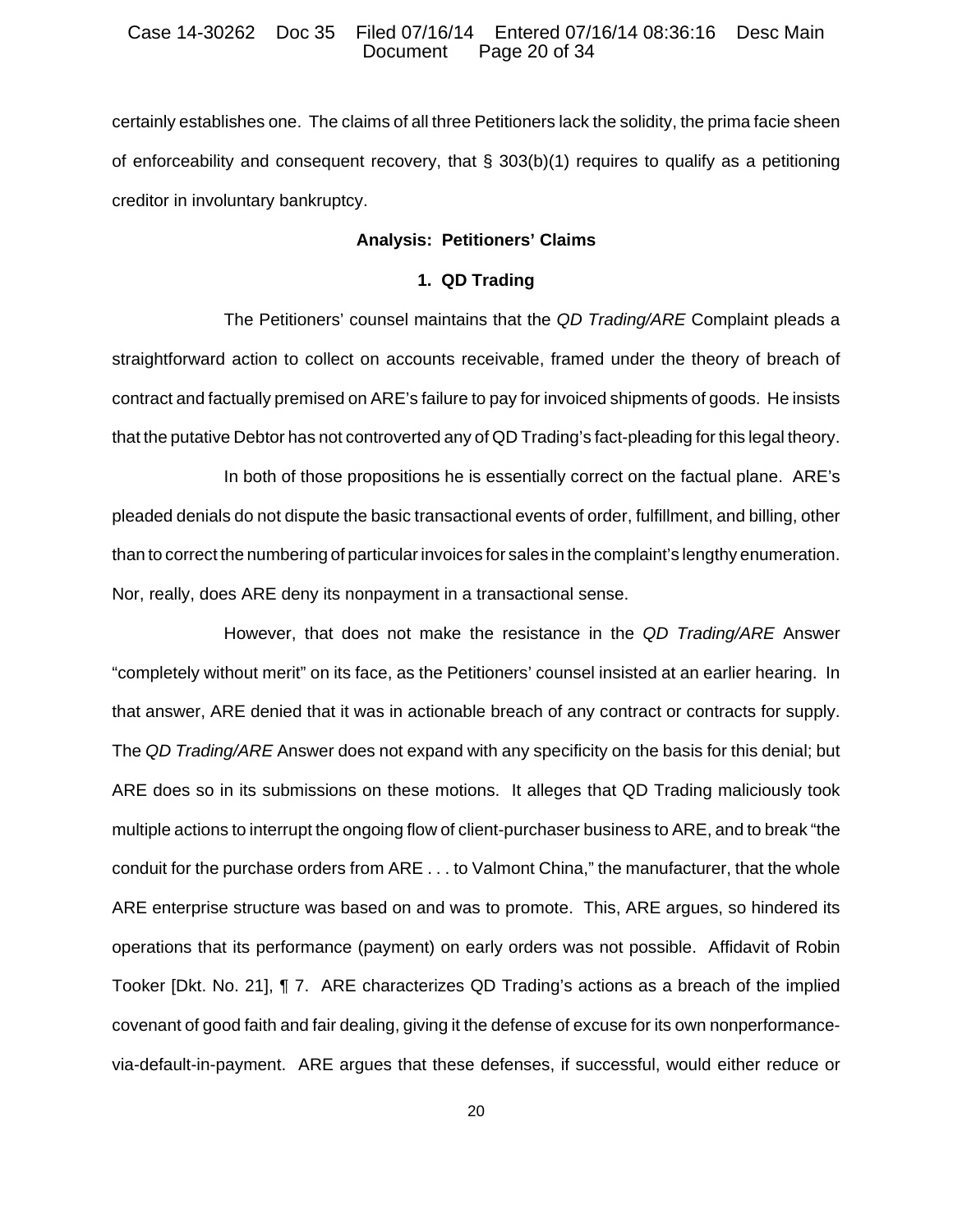#### Case 14-30262 Doc 35 Filed 07/16/14 Entered 07/16/14 08:36:16 Desc Main Page 21 of 34

entirely bar QD Trading's recovery in the state-court lawsuit. It cites some local authority for these black-letter concepts in contract law: *Zobel & Dahl Constr. v. Crotty*, 356 N.W.2d 42, 45 (Minn. 1984); *Team Nursing Servs., Inc. v. Evangelical Lutheran Good Samaritan Society*, 433 F.3d 637, 641 (8th Cir. 2006).

On its face, premised on the developed submissions for these motions, this argument is well-founded.

Under *Rimell*, QD Trading as a petitioner had the initial burden, to "establish a prima facie case that no bona fide dispute exists." 946 F.2d at 1365. To meet this burden, QD Trading relied on ARE's concession: ARE did not deny its nonpayment on a string of specifically-identified invoices when it answered in *QD Trading/ARE*.

This, however, cannot meet the burden even standing alone. The argument is premised on the content of the *QD Trading/ARE* Answer. Though in summary form, ARE does deny in other parts of the same document that the nonpayment constituted an enforceable breach. This raises an issue of law, which is fleshed out by the supplementary fact averments in the record at bar. ARE's fact allegations, set forth in plausible fashion, colorably support a defense of excuse for breach, to QD Trading's contractually-based claim.

The dispute, then, is evidenced by the fuller text of the very document on which QD Trading asserts a lack of dispute. QD Trading is simply wrong in dismissing ARE's original resistance as "of course . . . without merit."<sup>31</sup> Yes, ARE's "subjective intent [and its] subjective belief" alone are not sufficient to make out a bona fide dispute, *Rimell*, 946 F.2d at 1365; but in equal token neither is QD Trading's subjective, conclusory scorn for ARE's resistance. The content of pre-petition pleadings and the current, expanded offers of proof and theory, are the measure on bona fides.

 $31$ The quotation is from remarks by the Petitioners' counsel at an earlier hearing.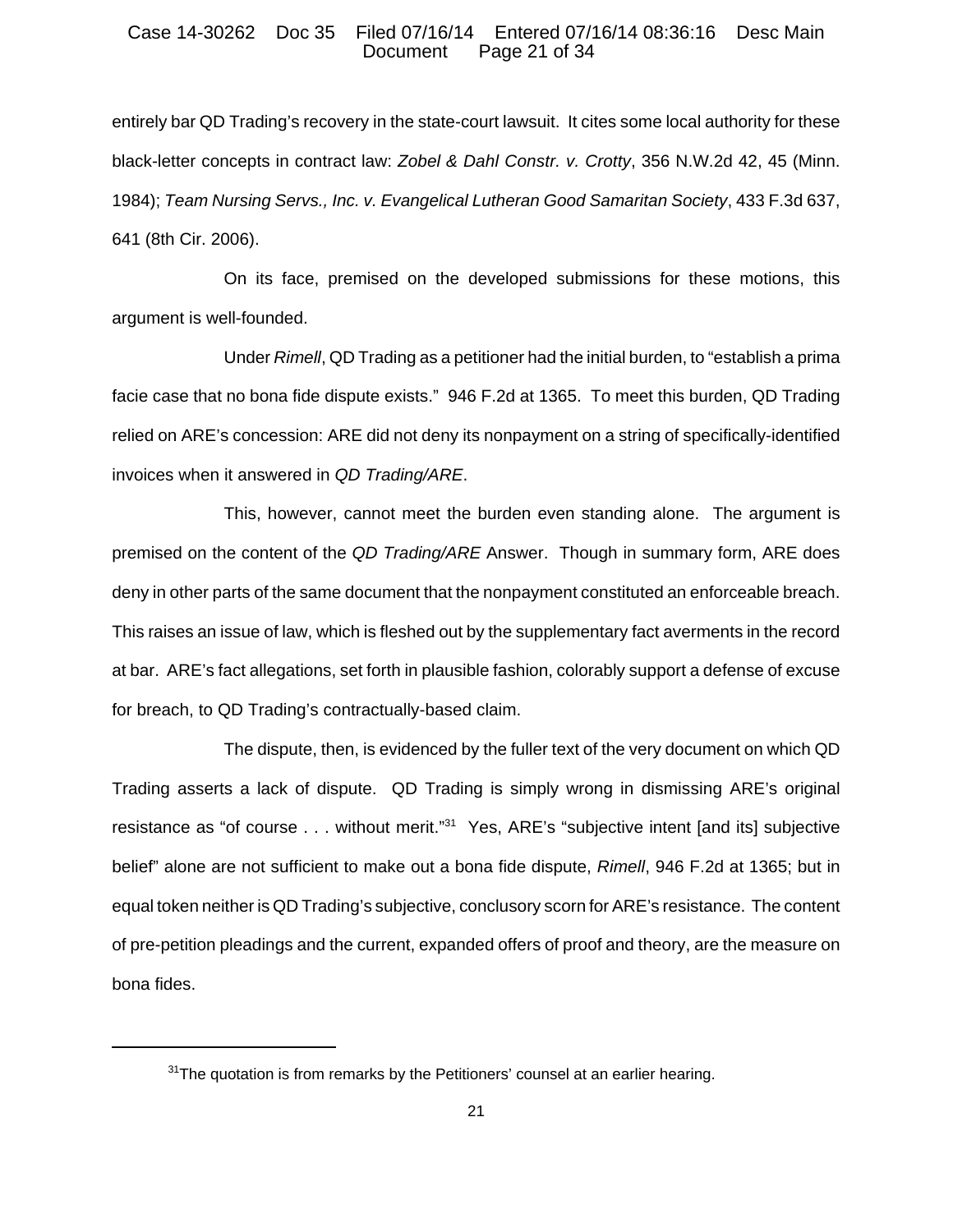## Case 14-30262 Doc 35 Filed 07/16/14 Entered 07/16/14 08:36:16 Desc Main Page 22 of 34

QD Trading's claims on the accounts receivable are the sole basis for its asserted status as a petitioning creditor. They clearly are subject to bona fide dispute. At the very least the dispute goes to amount, in the sense of an excuse for nonpayment on invoices issued after the alleged disruption by QD Trading. It may go to liability entirely. ARE's factual assertions of frustration of performance and interference with contractual and customer relations raise defenses to QD Trading's claims that are both facially plausible and legally colorable.

One other observation is warranted. While a separate, pleaded counterclaim does not necessarily qualify for a bona fide dispute under § 303(b)(1), 2 Collier on Bankruptcy ¶¶ 303.11[1] and 303.31[5] (16th ed. 2013), ARE's counterclaim for the conversion or usurpation of VAT rebates certainly cumulates with the direct defense to QD Trading's claims. In a general, cumulative sense, it further undercuts the platform for QD Trading's qualification as petitioning creditor.

One final point: ARE argues another impediment to suit in *QD Trading/ARE* that cannot be dismissed out of hand, and hence is raised in good faith. ARE and Dion Johnson assert that QD Trading commenced suit against them without authority; that is to say, they deny that the initiation of *QD Trading/ARE* on behalf of the named plaintiff was directed by persons with legal authority to act for QD Trading and in accordance with entity governance. They point out that QD Engineering was denominated as the foreign investment partner in QD Trading, and that Dion Johnson was the sole record owner of QD Engineering from its inception. ARE's Supporting Memorandum [Dkt. No. 18], 4. Dion Johnson alleges that he believed throughout that he was the beneficial sole owner of QD Trading through his 100% stake in QD Engineering. He argues that whether his beneficial interest was full or partial, QD Engineering still had to give its consent to QD Trading's commencement of litigation like *QD Trading/ARE*. ARE's Supporting Memorandum [Dkt. No. 18], 15-16.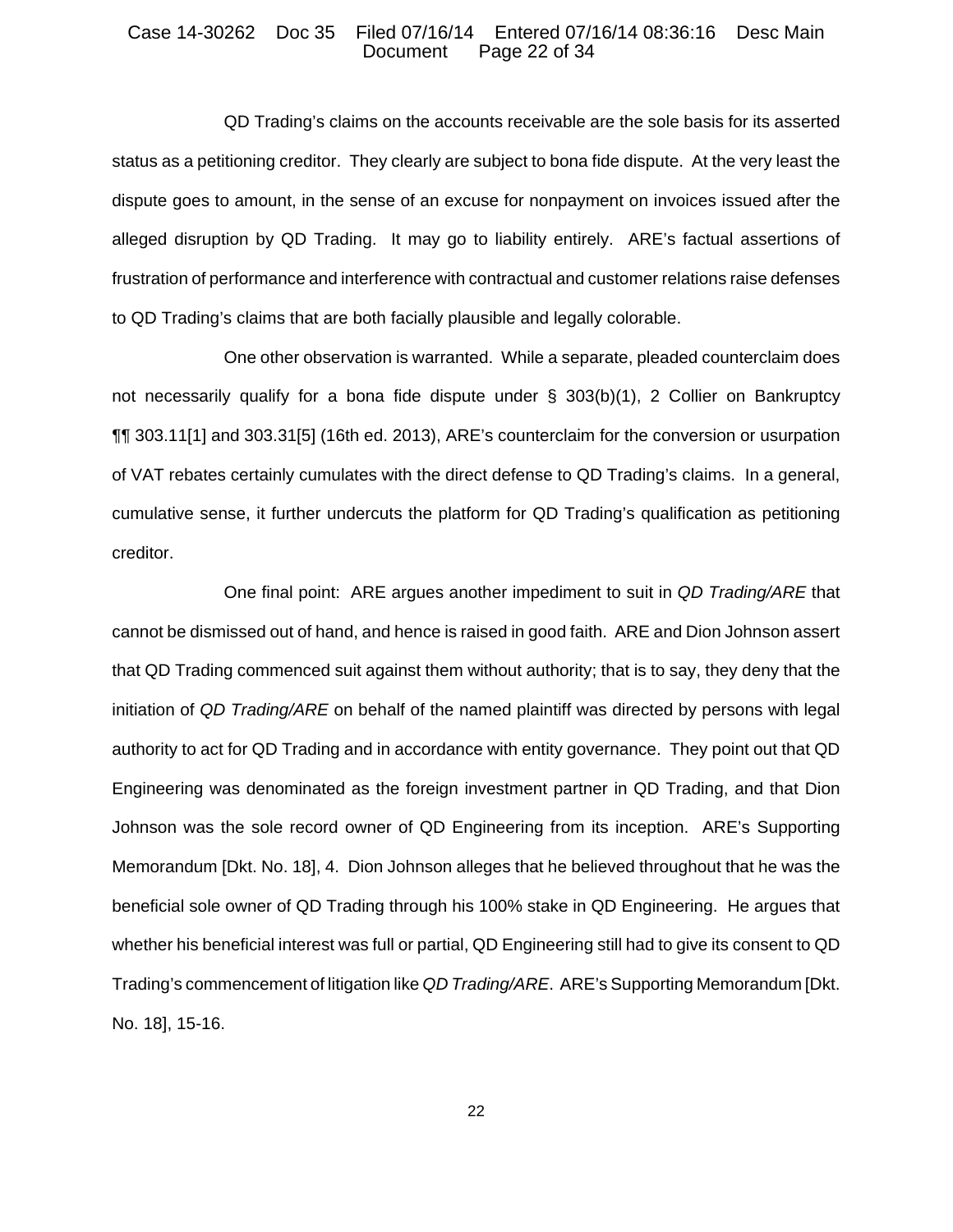## Case 14-30262 Doc 35 Filed 07/16/14 Entered 07/16/14 08:36:16 Desc Main Page 23 of 34

To opposite effect, the Petitioners assert that "Pan Weiwei . . . owns 2/3 of the ownership interest [in QD Trading] and QD Engineering owns 1/3." Petitioners' Notice of Hearing and Motion for Summary Judgment [Dkt. No. 17], 3. *See also* Petitioning Creditors' Memorandum [Part of Dkt. No. 17], 15. They also deny that Dion Johnson and ARE "hold any 'corporate' position in QD Trading," so as to give them any decisive control or veto over the initiation of litigation. *Id*.

These articulated positions reflect a sharp dispute over a potential bar to suit in *QD Trading*/ARE. It is complicated by the interface of Chinese and United States law, and a need to choose between them for governance. However, this dispute over corporate authority does not lack plausibility and colorability on the fact allegations made here. This challenge equally puts QD Trading's claims into bona fide dispute.

Again, and in conclusion: QD Trading's predicate claim was not only subject to bona dispute, it was actively and not inappropriately *in* bona fide dispute in pending litigation on objectively-cognizable grounds when the petition was filed to commence this case. QD Trading did not qualify under 11 U.S.C. § 303(b)(1) to subscribe to the petition as a creditor of ARE.

### **2. Charles Johnson**

The Petitioners similarly insist that Charles Johnson's claim is not and cannot be subject to bona dispute. They do not do so with such fervor; and really, they could not.

First: Charles Johnson prevailed in conciliation court and got judgment against ARE, but that no longer bears on the existence of a dispute let alone one of bona fide character. The removal of Charles Johnson's claim to the Ramsey County District Court entitled ARE and Dion Johnson as defendants to a trial *de novo*. Minn. Gen. R. Prac. § 521(a) (2014). This put Charles Johnson's claim back into active suit, unresolved by any judicial determination. The record at bar does not reveal whether the order for judgment in conciliation court was formally vacated pursuant to Minn. Gen. R. Pract. § 521(d) (2014). However, Charles Johnson does not raise any issue on that procedural point, and it can be assumed that the conciliation court decision no longer has legal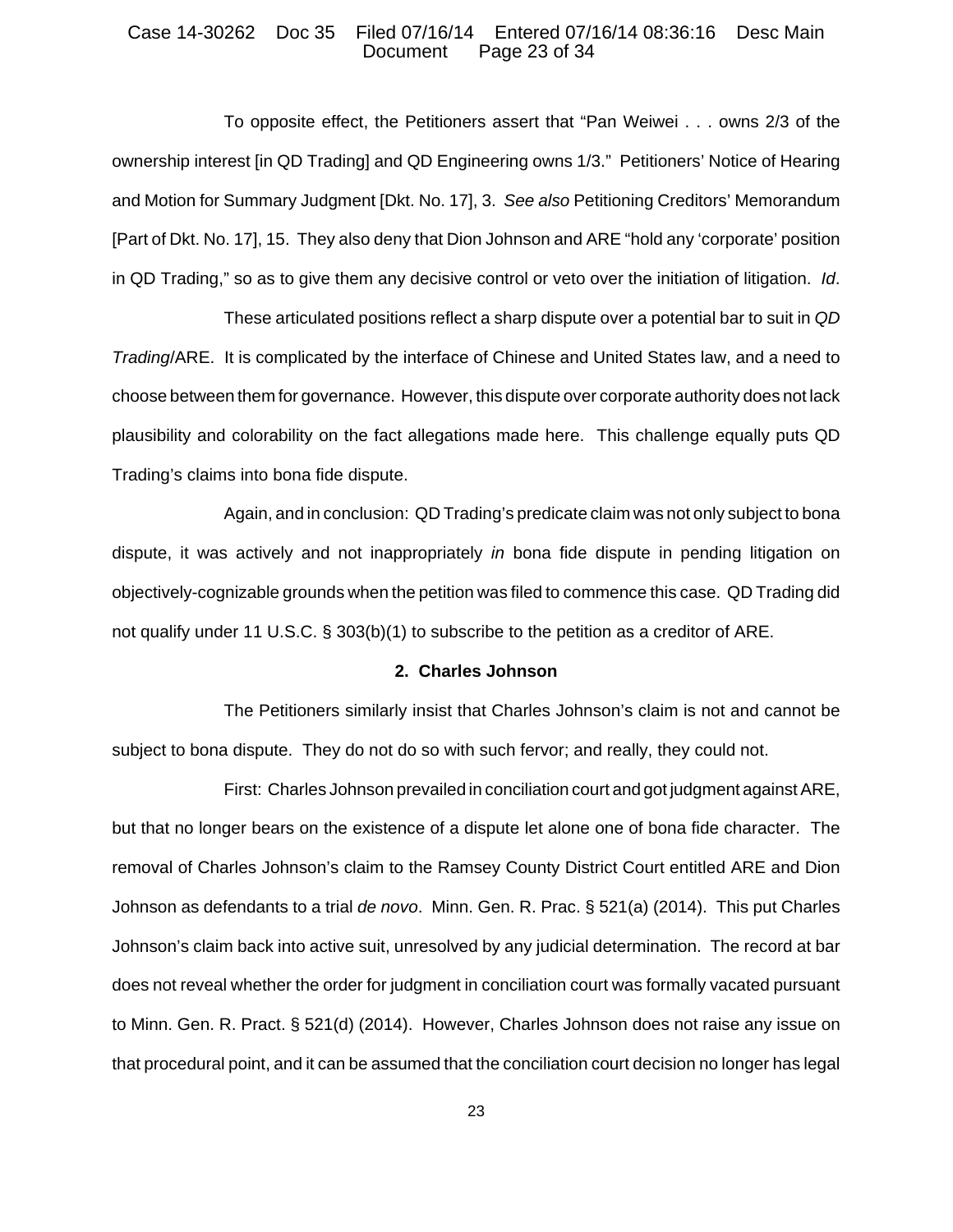### Case 14-30262 Doc 35 Filed 07/16/14 Entered 07/16/14 08:36:16 Desc Main Page 24 of 34

effect.<sup>32</sup>

This brings the inquiry on bona fides to the parties' supplementary submissions for these motions. Resort to such extrinsic materials is appropriate; the only pleading from the state court matter in the record at bar, Charles Johnson's hand-completed complaint in conciliation court, is bare of detail and lacks a legal dimension of any nuance. So is the conciliation court's order for judgment.

Charles Johnson expands on his claim in an affidavit prepared for this case. He asserts a right to receive sales commissions "that were due and owing to" him by ARE as of November 28, 2012, when "Dion Johnson transferred [his] position to a company called ARE Sales and Engineering." Affidavit of Charles Johnson [within Dkt. No. 17],  $\P\P$  2-6.<sup>33</sup> He states that Dion Johnson "assured [him] that ARE Engineering was a related company and that [he] would be paid all of [his] commissions," with his "transfer to ARE Engineering [to] have no affect [sic] on [his] right to payment and receipt of commissions that were due and owing to [him] prior to the transfer." *Id*., ¶¶ 5-6. He then asserts that the claim that he sued out against ARE was based on "commissions that [were] . . . earned and [payable] during the tenure of my employment of [sic] *either* [ARE] or ARE Engineering." *Id*., ¶ 7 (emphasis added).

In response, ARE cites the terms of a Commission Sales Agreement dated July 16, 2012, between it and Charles Johnson. ARE's Statement of Position Regarding State Court Litigation [Dkt. No. 15],  $\P$  3.<sup>34</sup> It cites one of that agreement's terms as the relevant limitation on

 $32$ This pivotally distinguishes Charles Johnson's potential eligibility from that of the petitioning creditors in *In re Murrin*, 461 B.R. 763 (Bankr. D. Minn. 2012), *rev'd on other grounds*, 477 B.R. 99 (D. Minn. 2012).

<sup>&</sup>lt;sup>33</sup>Charles Johnson identifies ARE Sales & Engineering as a "company [Dion Johnson] owned and which was set up to pursue sales in Central and South America." *Id*., ¶ 4. As if to further confuse the nomenclature for these motions, the Petitioners use "ARE Engineering" as a tag for this entity in their submissions. For consistency with the submitted record, that will be used in this decision for the treatment of Charles Johnson's claim.

 $34$ At this point Charles Johnson does not deny that he entered this agreement.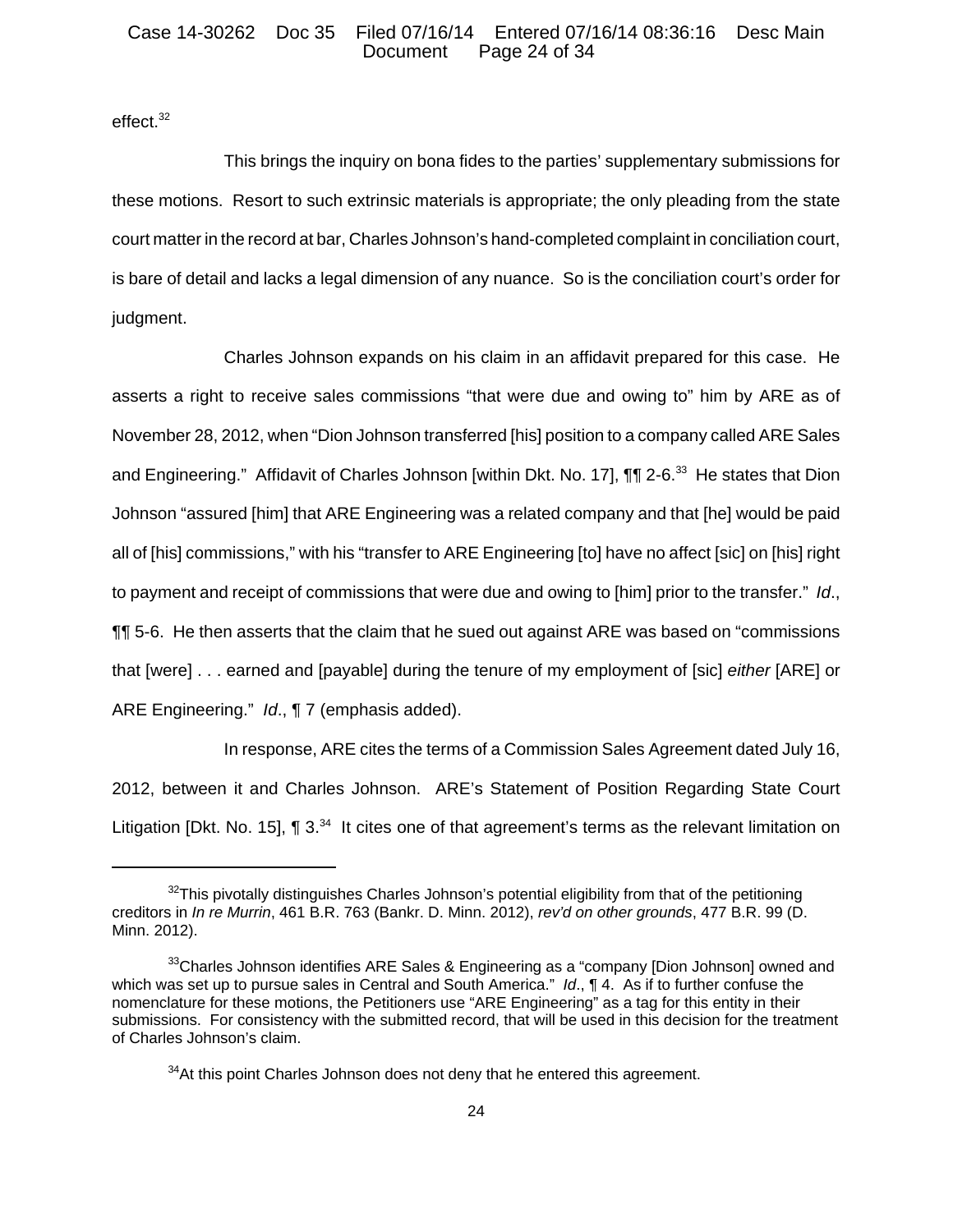Charles Johnson's right to commissions:

In order to qualify for commission and bonus payouts, you must be employed by ARE and remain in the Sales department. Should you transfer to another department, resign from or be terminated by ARE for any reason, commissions will be paid on closed orders only, which is defined as orders where product has been delivered, accepted by the customer, and ARE has received full payment (excluding shipping and less charge backs).

Commission Sales Agreement, ¶ 9 (Exh. 2 to ARE's Statement of Position [Dkt. No. 15]).

For the motions at bar, ARE produced a recap of all sales that it attributed to Charles Johnson's effort "on closed orders only" that qualified as such before November 28, 2012. Exh. 3 to ARE's Statement of Position [Dkt. No. 15]. It alleges that Charles Johnson received his commission on all of those closed transactions. ARE's Statement of Position [Dkt. No. 15], 2. Finally, ARE was on record in mid-2013 that Charles Johnson "never signed the contract" for a substituted engagement with ARE Engineering, "nor commenced work in this department." Hence, it has consistently maintained, Charles Johnson's employment "was terminated on November 28, 2012," and he was not entitled to receive commissions on the product orders for which he sued ARE in conciliation court--because "the orders . . . were either not closed prior to [his] termination or were never closed." Letter of May 16, 2013 from Cristen C. Post, Esq. to Charles Johnson (Exh. 4 to ARE's Statement of Position [Dkt. No. 15]).

For the motions at bar, the Petitioners insisted that the "dispute over Charles Johnson's claims is not bona fide." Petitioning Creditors' Memorandum [part of Dkt. No. 17], 21. The supporting argument for this pronouncement is shallow and circular; it borders on the incoherent. The only argued legal support for Charles Johnson's claim on its merits is the pronouncement that ARE "apparently claims to enforce a contract that it had agreed to modify"--the thought here being that the asserted assurances from Dion Johnson overrode any bar under paragraph 9 of the Commission Sales Agreement.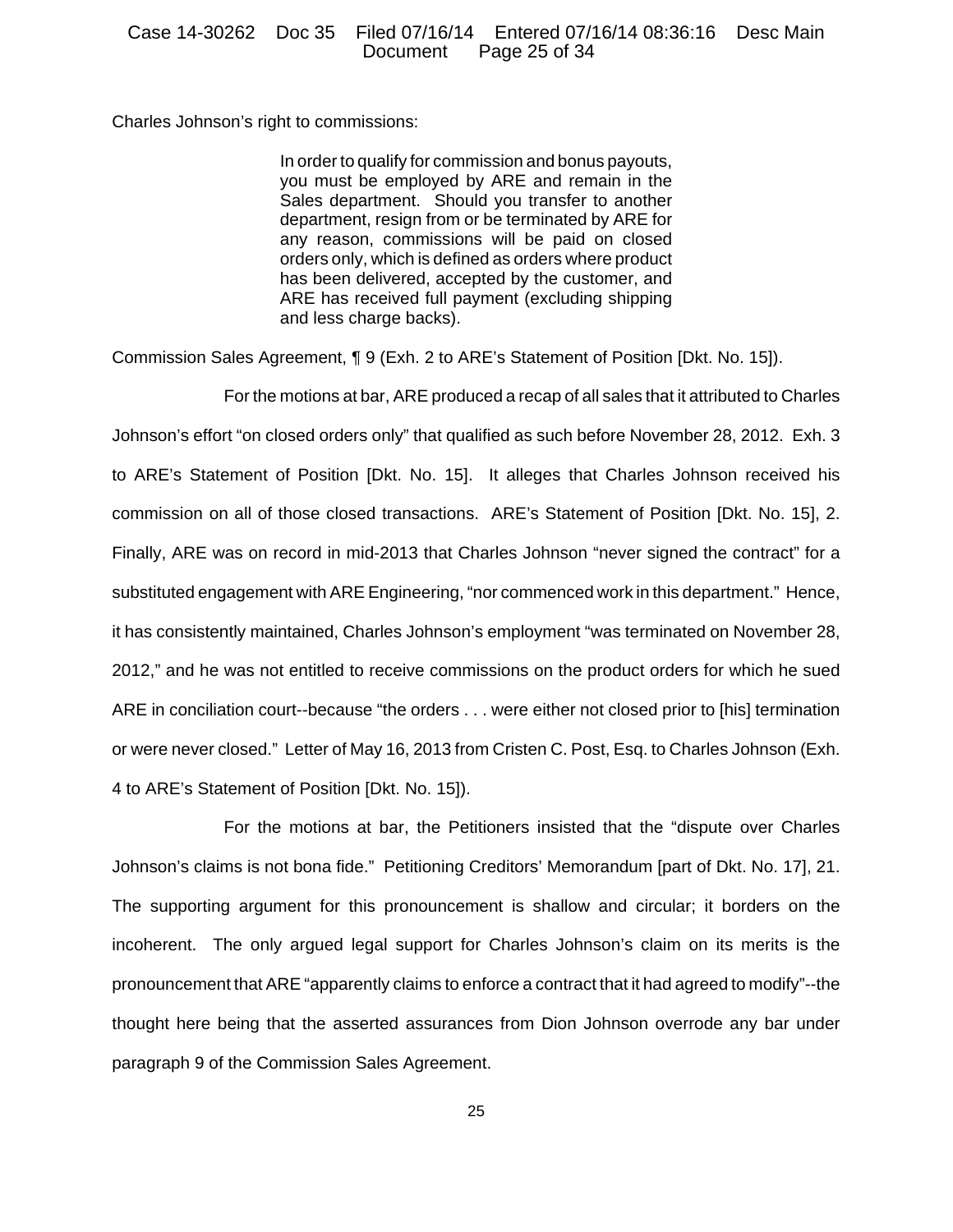## Case 14-30262 Doc 35 Filed 07/16/14 Entered 07/16/14 08:36:16 Desc Main Page 26 of 34

The Petitioners' lawyer does not cite any authority under Minnesota law. The Petitioners do not acknowledge that the statute of frauds and the parol evidence rule, among others, might apply. These principles of generally-applicable contract law certainly present threshold issues that otherwise might bar any enforceable modification of the Commission Sales Agreement. The Petitioners do not offer any factual assertions to override them.

But regardless, there is a threshold defense under Minnesota case law that addresses situations closely-corollary to this one. It is well-recognized that a salespersonemployee's right to receive commissions after the termination of employment is governed--by statute and the terms of the contract of employment. *See* Minn. Stat. § 181.14, Subd. 1(a) and *Lapadat v. Clapp-Thomssen Co.*, 397 N.W.2d 606 (1986). The cited statute requires an employer, on termination of employment, to pay commissions "earned and accrued"; however, where the statute does not define the word "accrued" the "terms of a compensation plan govern" the meaning. *Friedenfeld v. Winthrop Resources Corp.*, 2003 WL 1908112, \*3 (Minn. Ct. App. 2003) (unpublished) (citing *Holman v. CPT Corp.*, 457 N.W.2d 740, 743 (Minn. Ct. App. 1990), *review denied* (Minn. Sept. 20, 1990). Here, the Commission Sales Agreement at paragraph 9 is obviously directed toward that definition, to fill that gap.

Somewhere behind the parties' facial bluster over these issues, there may be a dispute over the timing of the delivery, acceptance, and payment on particular orders, against the date on which Charles Johnson's employment was terminated. If there were such a dispute, that would be precisely the point under this case law authority. Even if there were not, Charles Johnson's assertion of an enforceable modification, novation, or substitution to override paragraph 9 raises the statute of frauds, the parol evidence rule, or any other basis under the law of contract

26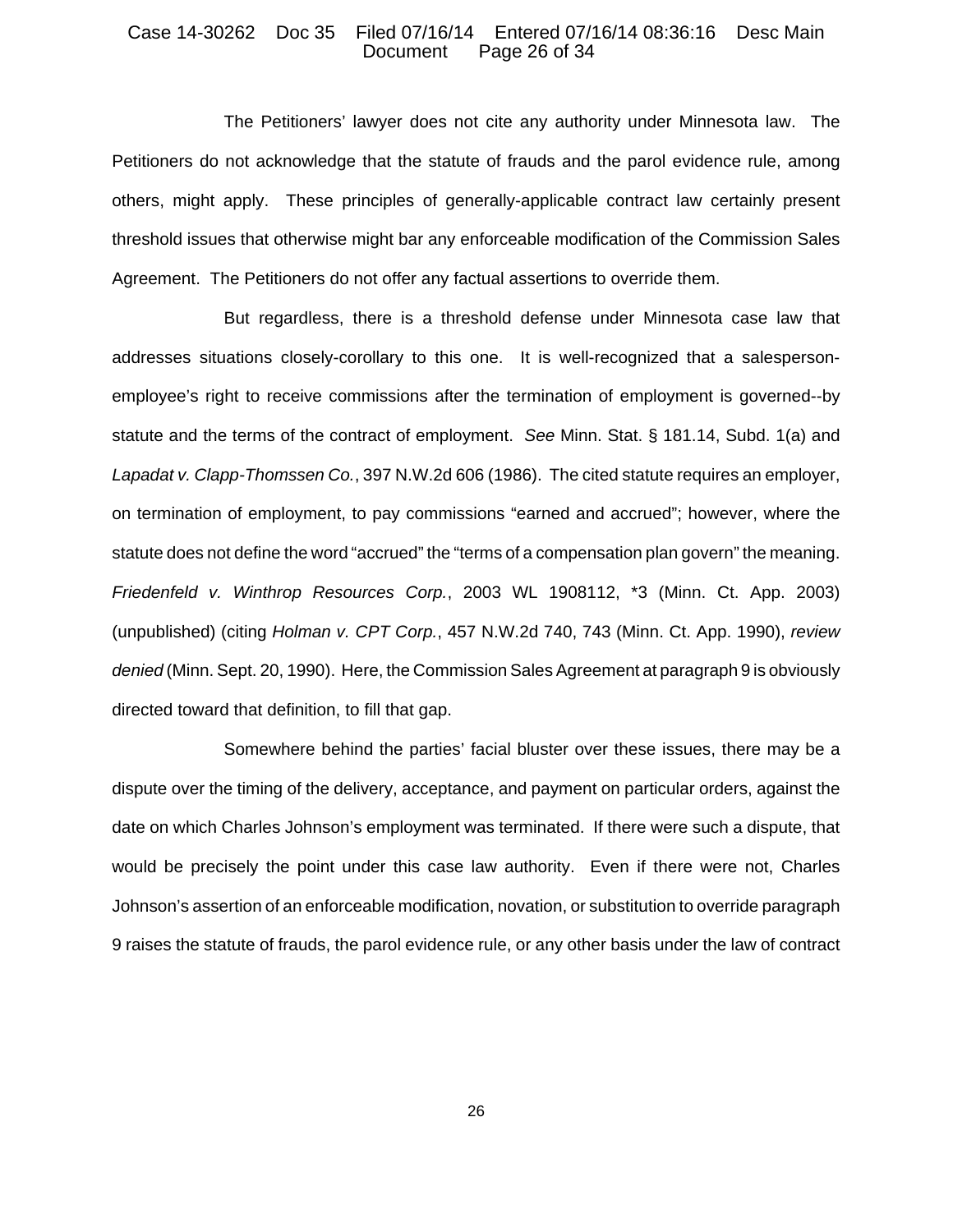#### Case 14-30262 Doc 35 Filed 07/16/14 Entered 07/16/14 08:36:16 Desc Main Page 27 of 34

to support such a rewrite.<sup>35</sup> None of that has been adequately developed here as a matter of fact or law. However, that does not mean that there is not a substantial dispute under the law that would apply to Charles Johnson's claim outside of bankruptcy. Entirely to the contrary; a panoply of issues lines up behind Charles Johnson's conclusory assertion of a right to payment.<sup>36</sup>

The existence of a bona fide dispute over this claim is patent. Charles Johnson did not even meet his initial burden, to prove a lack of dispute; but in any event ARE raises objectivelymanifested, substantial factual and legal disputes over Charles Johnson's right to a recovery. *Rimell*, 946 F.2d at 1365. Their existence disqualifies him as a petitioning creditor.

## **3. Bestee Resources**

Of the three parties that sought to have ARE put into bankruptcy, Bestee Resources presented the most baffling argument to qualify as a petitioner.

First: the record itself raises a serious question as to the identity of the current real party in interest on these alleged transactions. $37$  The Petitioners do not account for the materially different form of name, as between the original transferor of the \$550,000.00 (identified contemporaneously with the transfer as "Qingdao Industrial Bestee Company") and the partysignatory to the involuntary bankruptcy petition (named as "Bestee Resources Holdings Limited"). The difference in form of name is significant enough that it cannot be dismissed as a vagary of translation. It implies that these are two different artificial business entities. But if they are, the evidence points to only one of them as the company that would have made the loan asserted by the Petitioners--and that would not be the petitioner for this case.

<sup>&</sup>lt;sup>35</sup>Among other things, Charles Johnson never articulates the nature, form, or value of any independent consideration for such a modification. This would most likely be required even if the modification were rendered unenforceable by the statute of frauds or the parol evidence rule.

 $36$ Not unfairly, that assertion can be reduced to: "Dion Johnson told me, so ARE has to pay."

 $37$ ARE raised this point in its motion, though more in passing and by using different vocabulary. ARE's Supporting Memorandum [Dkt. No. 18], 19.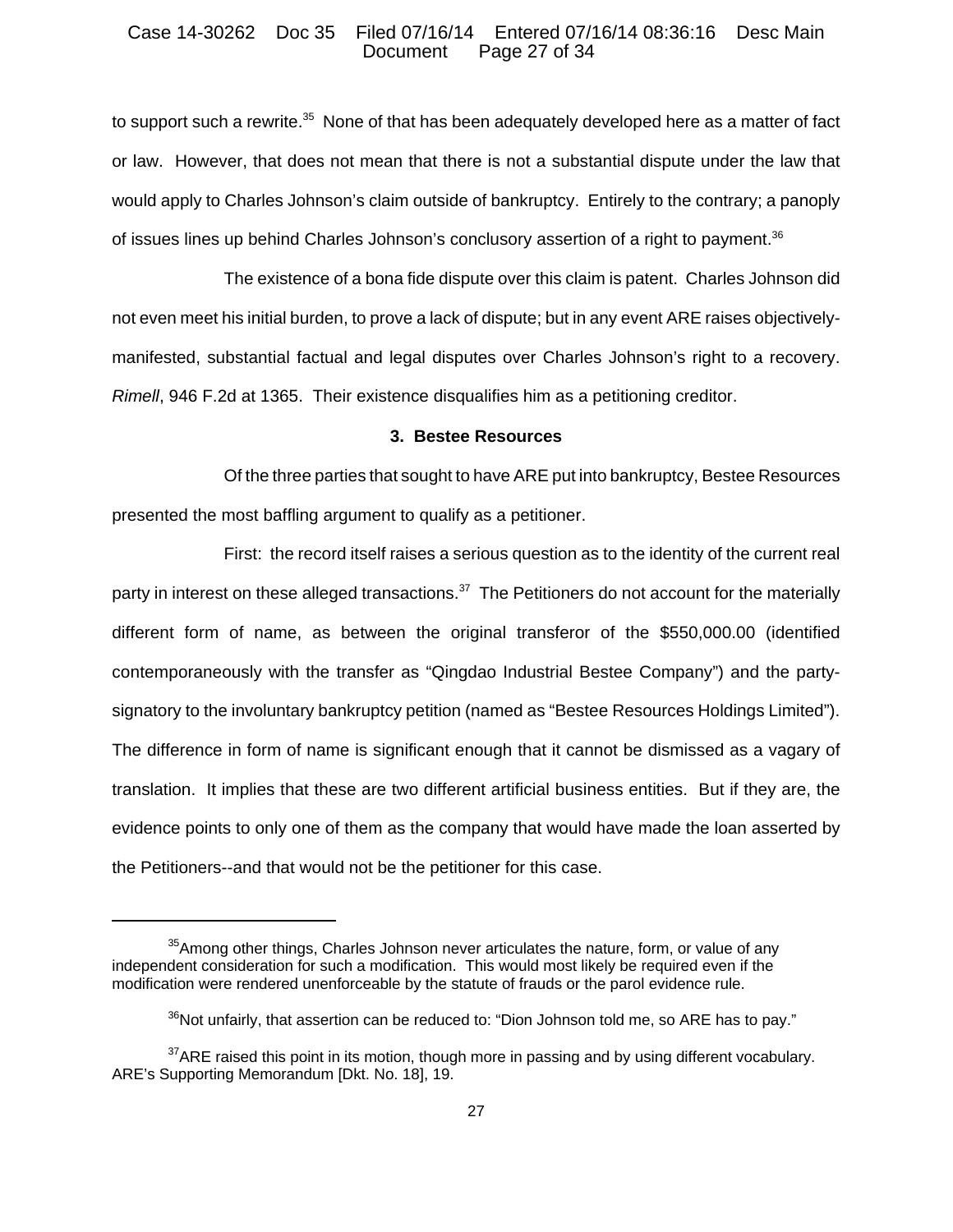#### Case 14-30262 Doc 35 Filed 07/16/14 Entered 07/16/14 08:36:16 Desc Main Page 28 of 34

A past transfer between related companies of the rights on any associated claim might resolve this problem. However, the Petitioners do not even allege that such a transfer was made; and in any event they never documented such a transfer with the original petition as required by Fed. R. Bankr. P. 1003(a). So the Petitioners' own record raises a bona fide dispute over a threshold issue, whether Petitioner Bestee Resources is even the real party in interest on any predicate claim. Bestee Resources does not even acknowledge the confusion, let alone address it. This alone means that it did not meet its initial burden under *Rimell*, to "establish a prima facie case that no bona fide dispute exists" over its claim, i.e., a right to payment in its own right. 946 F.2d at  $1365^{38}$ 

But whatever the identity of the real party in interest, virtually nothing is settled about the consequences of the Bestee infusion of funds or the array of rights and liabilities in its wake. The Petitioners state that "[t]here is no meaningful dispute that Bestee transferred [the] \$550,000.00 to" ARE. That seems to be correct, as a naked proposition. But a mere initial passage of money into ARE is only the starting point, given the indeterminacy of alleged circumstances both surrounding and subsequent.

The Petitioners insist that the "transaction had to be either a loan or a capital contribution." They summarily reject the latter on the lack of documentary memorialization: no extant subscription agreement; no corresponding written acknowledgment consistent with a capitalization; no ratification by documented board action; no issuance of a membership certificate; no tax documentation reflecting an associated shareholder or member status. For a

<sup>&</sup>lt;sup>38</sup>More unresolved doubt arises from the international scope of the transactions in question. The status of successor-in-interest on any claim would likely be governed by Chinese law. Perhaps Chinese law allows an enforceable transfer of such rights between related entities without a formal assignment. But however Chinese law governs the question, the Petitioners--and in particular Bestee Resources--do nothing to resolve the ambiguity in pre-bankruptcy status. And this goes to the plane of law (because they failed to elicit the substance of governing Chinese law) as well as the predicate facts under that law. Without the clear chain of right that was Bestee Resources' burden to proffer, there is undeniable, facial uncertainty over its status as claimant and creditor; hence there is a bona fide dispute over the claim it asserts.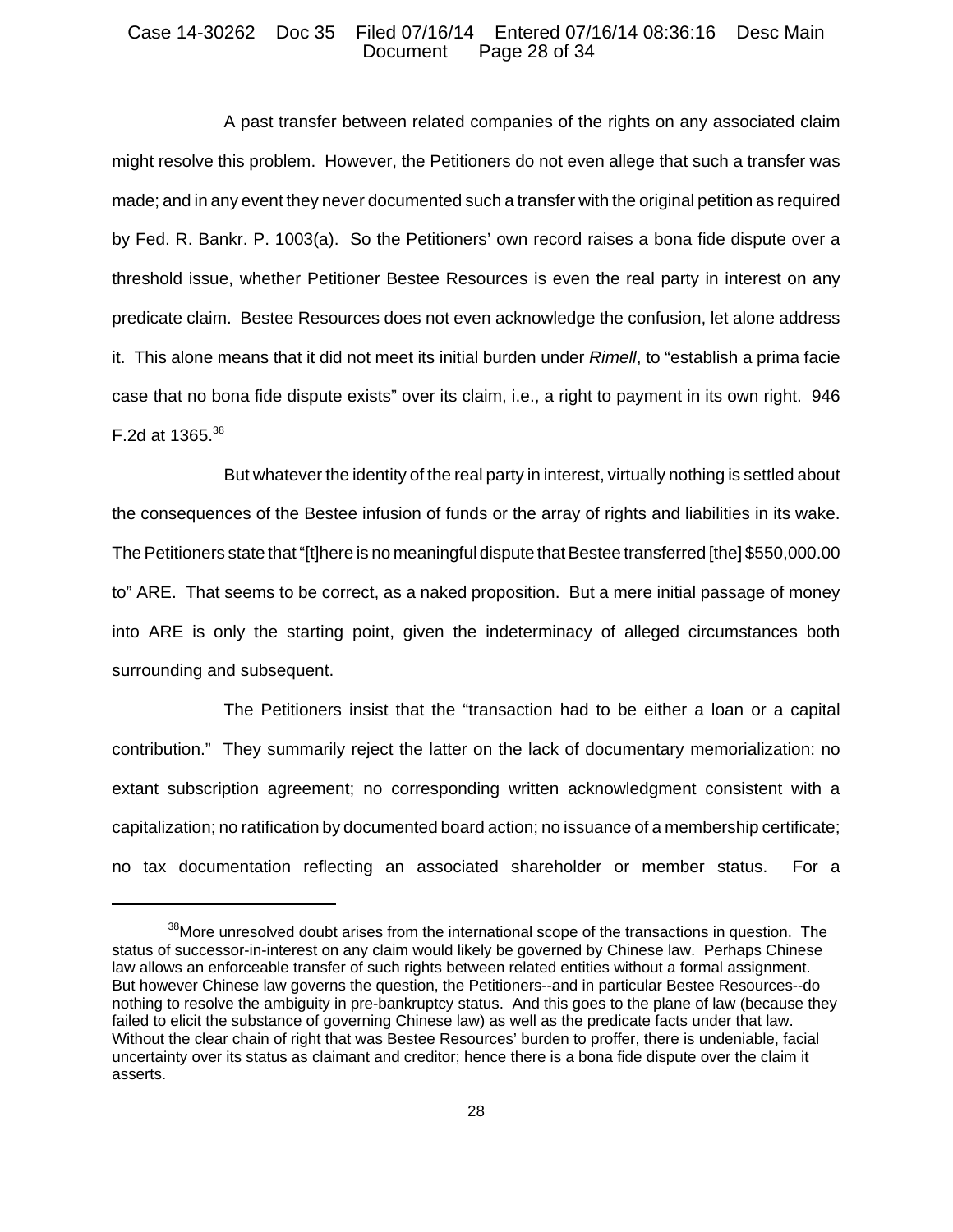### Case 14-30262 Doc 35 Filed 07/16/14 Entered 07/16/14 08:36:16 Desc Main Page 29 of 34

characterization as a loan, the Petitioners insist that "a trail of paperwork [exists] in which [ARE] specifically acknowledged the Bestee debt was owed and was to be repaid." Petitioning Creditors' Memorandum [part of Dkt. No. 17]**,** 20. They refer (without much documentary proffer) to this being in the form of bookkeeping entries; admissions in e-mail communications; and a later acknowledgment "in connection with a restructuring agreement at the shareholder level." *Id*. Thus, as the Petitioners would have it, the "objective evidence all clearly indicates that the Bestee claim is in fact a debt owed by the debtor and that it was never disputed." As the Petitioners would have it, ARE's current theory of resistance, that the Bestee infusion "should be recharacterized as something other than a debt," is "without legal or factual basis." *Id*.

ARE responds right in kind to this argument, asserting that the "amount transferred by Xiaohua and his company . . . was an investment in ARE" and not a loan. ARE's Supporting Memorandum [Dkt. No. 18], 18. ARE points to the lack of documents that would have memorialized a loan transaction and evidenced a debtor-creditor relationship. It emphasizes the Petitioners' inability then and now to quote customary sorts of terms for repayment (maturity date, collateral, interest rate, conditions of default, and enforcement remedies). ARE does acknowledge that "subsequent documents" exist that refer to the payment as a loan, apparently within its own internal bookkeeping. But it notes that the only communication-based evidence for a loan characterization was from Xiaohua, not from anyone on behalf of ARE or QD Engineering, and that this came after the fact. (Apparently, per ARE, this means it is self-serving and unworthy of reliance.) ARE's bottom line is that "none of [this] is definitive proof" to establish a cognizable *claim* out of the Bestee transfer, and not an *interest* in the ownership or membership of an entity. *Id*.

One could stop right there, on this array of successive positions, and a bona fide dispute over the nature and legal consequences of the Bestee infusion is obvious. Without any formal written memorialization pre-dating or accompanying the transfer, the evidence for a mutual, contemporaneous intent and consequent relationship comes down to he-said, he-said: a contest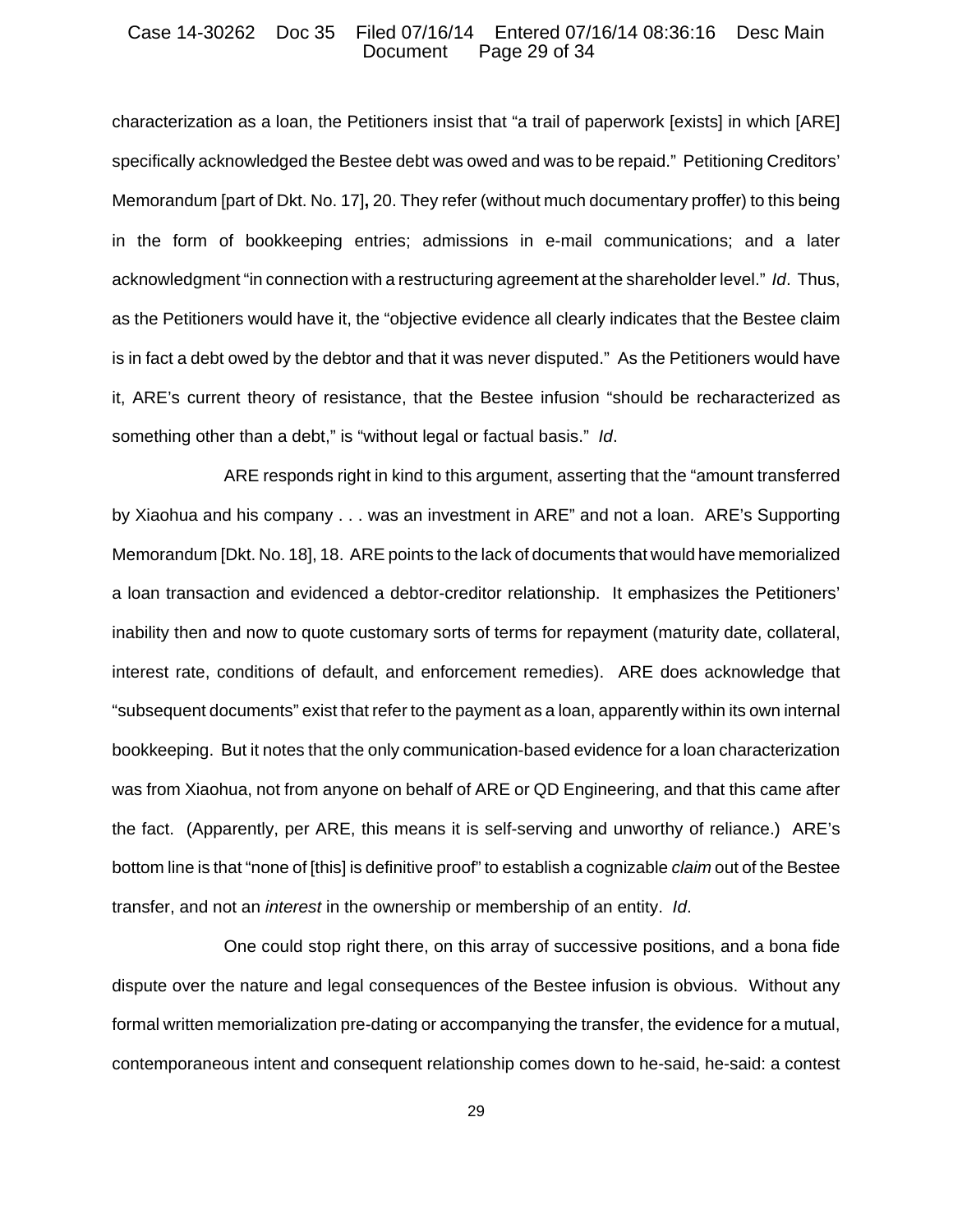#### Case 14-30262 Doc 35 Filed 07/16/14 Entered 07/16/14 08:36:16 Desc Main Page 30 of 34

between evidence that would be presented in testimonial form alone, with the eventual fact-finding to be made on credibility both internal and external. *See In re Conoryea*, 459 B.R. 384, 388 (Bankr. D. Minn. 2011).

This would not make for a particularly easy dispute to resolve--even in the simplest sense, as a comparison of the content of raw evidence. After that, it would be necessary to consider the possible legal limitations on the admissibility or probity of such evidence. The bona fide character of both levels of dispute is undeniable. All of these issues are fair game for dispute; and any such dispute must be resolved by the credibility and weight of the sides' testimonial narratives and evidence.<sup>39</sup>

That makes enough of a bona fide dispute. But there is another dimension for dispute, not acknowledged by the parties. In pitching their respective positions, both sides used the dualism originally proposed by the Petitioners: loan versus capital investment. Aspects of the record suggest another possibility, as to what was happening through the Bestee infusion.

ARE's proffer, *see* p. 10, *supra*, suggests that almost all of the money went right around through a circle of related entities, back to QD Industrial Bestee Company, very quickly after the original disbursement to ARE. The sequence looks like a conduit only; the record contains no evidence of different contractually-structured relationships for the intermediate transfers. Absent such evidence, this loop of transfers might have brought about a satisfaction or nearly-complete paydown of any original debt otherwise to be imputed to ARE.

Or, it could reflect something of a more ulterior motive. Xiaohua, through his Bestee entity or entities, could have been crafting the pretense of substantial startup funding for QD Trading, while always intending a quick recovery of the money--protecting him and the Bestee entity

 $39$ It has to be observed: the failure of the Bestee-entity infuser to document the nature and application of its half-million dollars left it entirely vulnerable to challenge from ARE over all the consequences.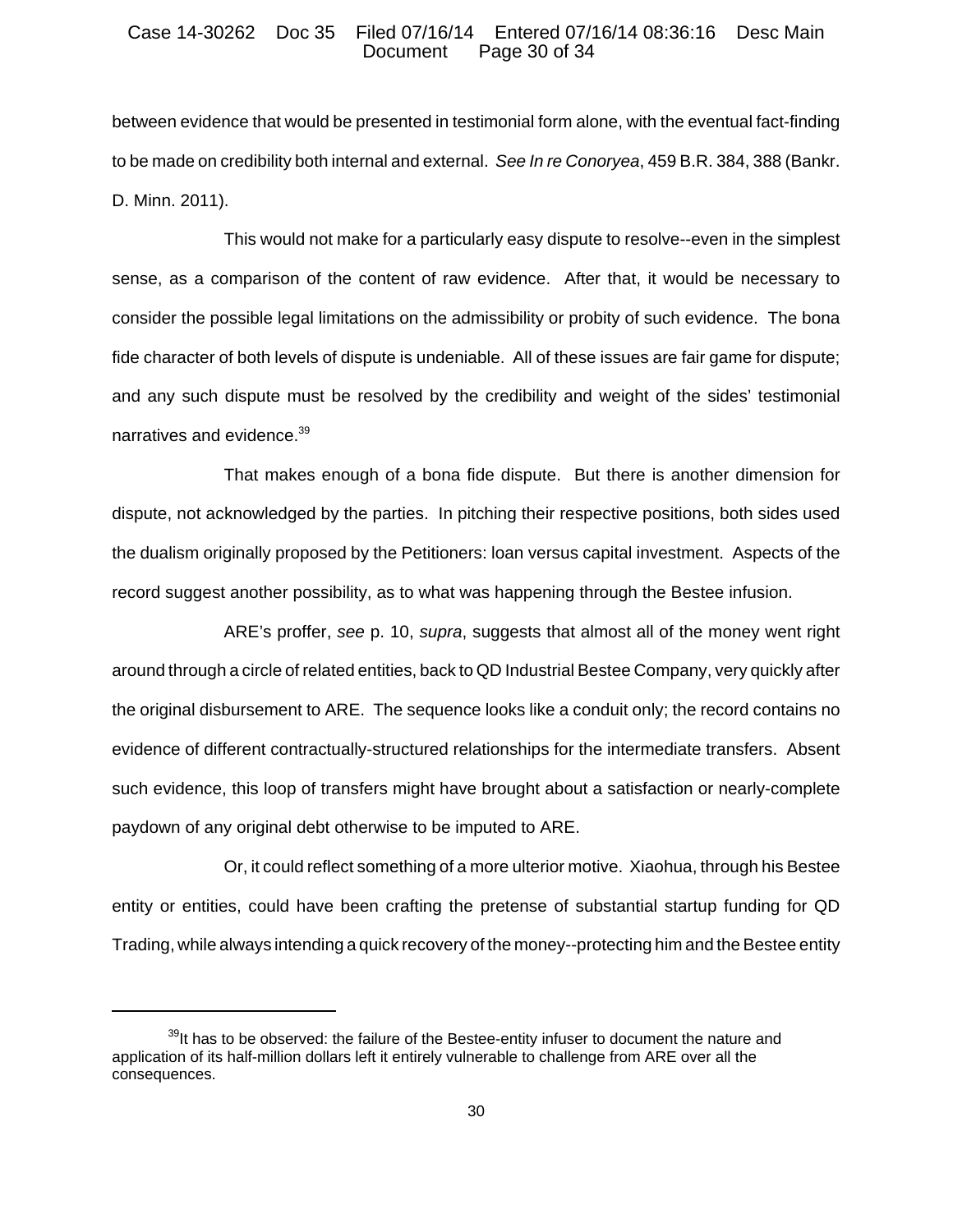### Case 14-30262 Doc 35 Filed 07/16/14 Entered 07/16/14 08:36:16 Desc Main Page 31 of 34

from the risk or financial exposure otherwise resulting from an actual, permanent placement of the funds into the ARE enterprise structure.<sup>40</sup>

This is entirely speculation, but the basic evidence in this case suggests such inferences as possibilities. ARE did not raise this as an alternate theory for disputing Bestee Resources' qualification as a petitioning creditor. Nonetheless, the mere possibility of this scenario as historical fact puts the underlying claim further into real, objective dispute.

For any of these three reasons, the claim asserted by Bestee Resources is in bona fide dispute. Bestee Resources cannot qualify as a petitioning creditor for this case.

## **CONSEQUENCES**

None of the three parties that joined in the original petition against ARE qualify to press the substantive issue under 11 U.S.C. § 303(h)(1).<sup>41</sup> Were those three parties the only petitioners at present, this case could end right at that point; for lack of *any* qualified proponents for bankruptcy relief, an effort to put ARE into liquidation under Chapter 7 against its will would have to end. *Basin Elec. Power Coop. v. Midwest Processing Co.*, 769 F.2d 483, 486-487 (8th Cir. 1985), *cert. denied*, 474 U.S. 1083 (1986) (where involuntary bankruptcy petition is filed by single claimant that does not qualify under § 303(b)(1), petition must be dismissed once court has determined petitioner's lack of qualification).

 $40$ The parties never broached any aspect of Chinese law that would have governed the establishment of the ARE-related entity structure in China. But it is not inconceivable that Chinese law would have mandated both the presence of Chinese ownership and substantial, Chinese-provided startup funding for any intermediate company that would not be subject to the VAT for its transacting toward the export of Chinese-produced goods to ARE. QD Trading obviously provided the entity for the ownership interest. The papered pretense of an infusion from Bestee would have matched to a funding requirement.

<sup>&</sup>lt;sup>41</sup>This statute requires qualified petitioning creditors in an involuntary bankruptcy case to prove, as a prerequisite for the entry of an order for bankruptcy relief against the putative debtor, that

the debtor is generally not paying such debtor's debts as such debts become due unless such debts are the subject of a bona fide dispute as to liability or amount . . . .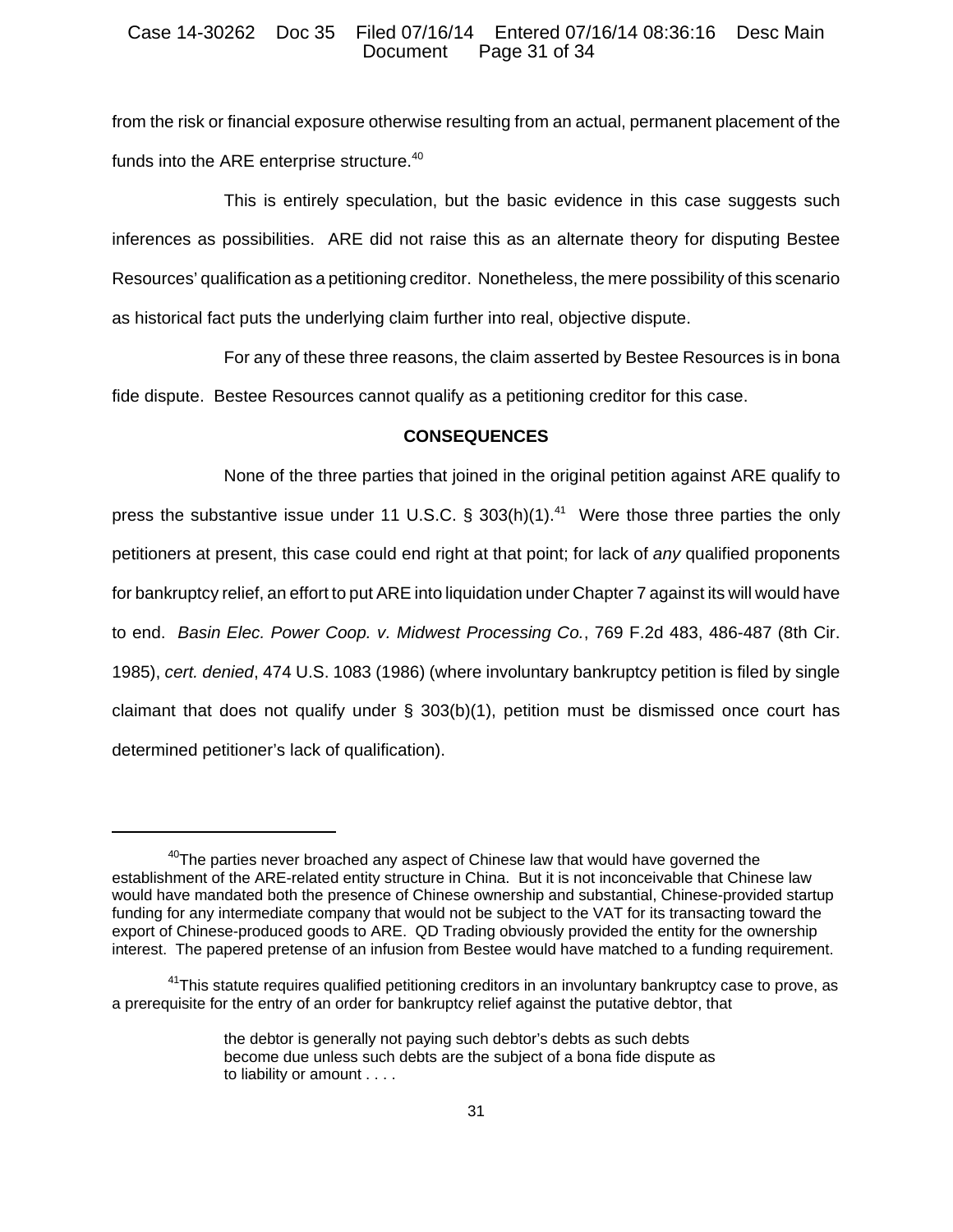## Case 14-30262 Doc 35 Filed 07/16/14 Entered 07/16/14 08:36:16 Desc Main Page 32 of 34

However, one thread remains. Just before the hearing on these motions but months after the contest between ARE and the three Petitioners was queued up, the Petitioners' counsel filed an "Amended Petition" [Dkt. No. 23] that purported to join Polaris Industries, LLC as a petitioner. The basis of that entity's status was identified as a claim for "Unreturned Deposit," for an unfulfilled order of products, in the stated amount of \$12,605.00.<sup>42</sup> In oral argument, the Petitioners' counsel insisted that the "addition" of this party as a petitioner "was not to have substantive effect" for these cross-motions, and that his "intention in adding Polaris [was] not for today . . . ."

Nonetheless, with the failure of qualification for the original Petitioners it is appropriate to recognize the addition and to square off with it. Simply stated, counsel's enlistment of this party does not save the petition after the fact, or allow this case to go forward as a vehicle to force ARE into liquidation.

An involuntary petition may be prosecuted by one qualifying creditor, but only if there are "fewer than 12 . . . holders" of claims against the putative debtor that are not contingent as to liability or the subject of a bona fide dispute as to liability or amount. 11 U.S.C. § 303(b)(2). In an offer of proof, ARE's Supporting Memorandum [Dkt. No. 18], n.12, ARE states that there are more than 12 such claimants against it. If so, a petition under the prosecution of this sole surviving petitioner would have to fail. 11 U.S.C. § 303(b)(1) (establishing general rule, requiring three or more holders of qualifying claims to be petitioners in involuntary bankruptcy case); *Basin Elect. Power Coop. v. Midwest Processing Co.*, 769 F.2d at 486-487.

 Counsel for both sides seemed to have contemplated further proceedings to get into that complex of issues, as to the variant statutory requirements for creditor numerosity. However, it is not necessary to prolong the task of this case for that. Even if ARE had less than 12 creditors,

 $42$ The addition was supported by an appended verification from Christopher Filos, identifying himself as the CEO of this party.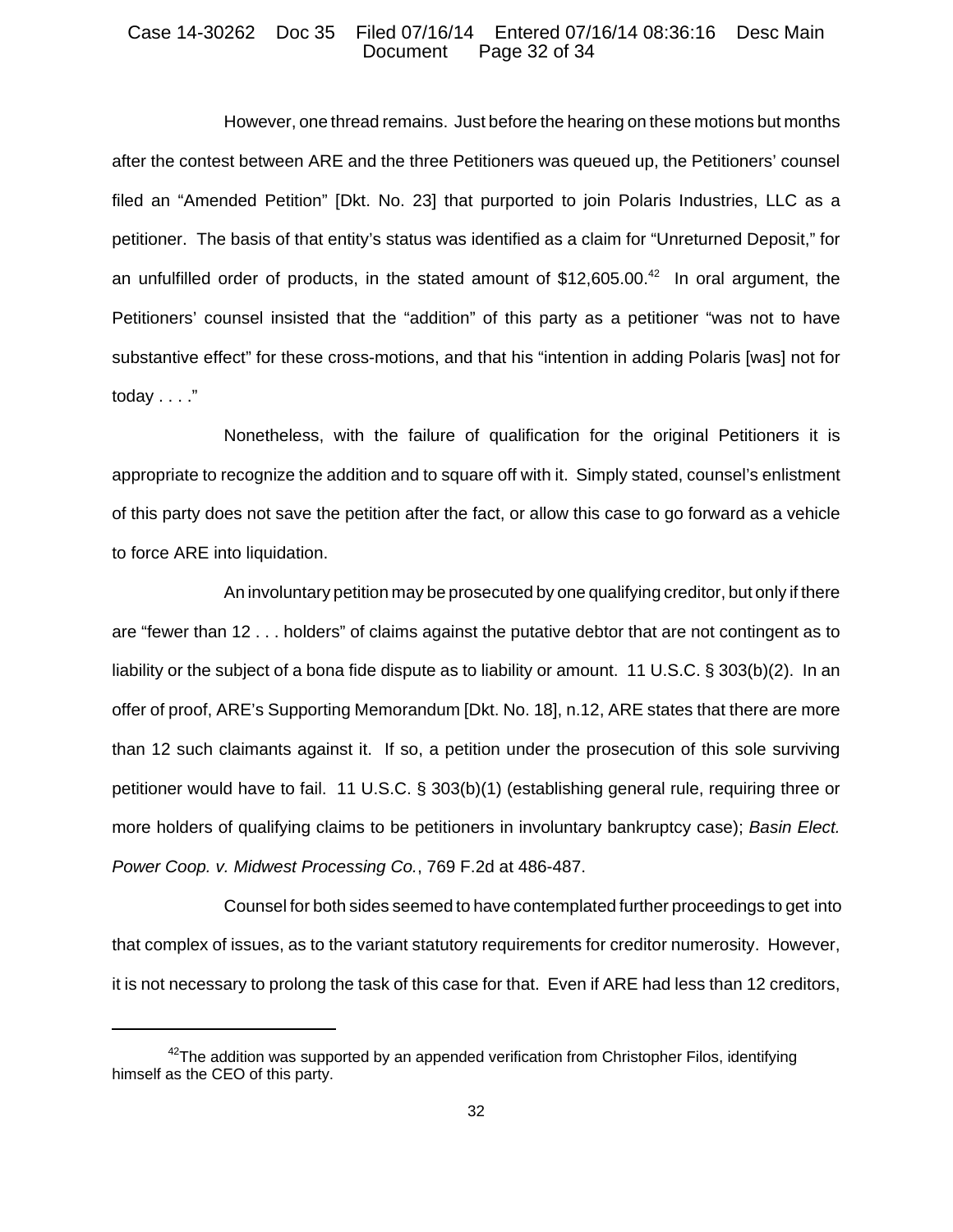### Case 14-30262 Doc 35 Filed 07/16/14 Entered 07/16/14 08:36:16 Desc Main Page 33 of 34

the debt held by this possible, surviving, *sole* petitioner would not meet the current floor for amount required by §§ 303(b)(1) - (2), \$15,325.00. Simply stated, the weight of the aggregated debt held by the only remaining party that would have ARE liquidated . . . is not sufficient.

There is no cognizable proponent for involuntary bankruptcy here. The original Petitioners are not qualified to proceed or even to be heard any longer in support of pursuing it. The sole creditor joining post-petition has an insufficient stake in ARE's debt structure to allow it to proceed. This case can not be maintained as an instrument to force ARE into liquidation. For want of qualified petitioning parties, it must be dismissed now. It is not warranted to require ARE to formally move for that disposition.

### **OUTCOME**

On the memorandum of decision just entered pursuant to Fed. R. Bankr. P. 1018 and Fed. R. Civ. P. 52(a)(1),

IT IS ADJUDGED AND ORDERED:

1. The Petitioners' motion for partial summary judgment is denied.

2. Putative debtor ARE's motion for partial summary judgment is granted.

3. Qingdao ARE Wind Power Equipment Co., Ltd.; Bestee Resources Holdings, Limited.; and Charles Johnson did not qualify under 11 U.S.C. § 303(b)(1) to file a petition for bankruptcy relief against putative debtor ARE when they filed the petition that commenced this case on January 24, 2014.

4. With the disqualification of those parties as petitioners, the joinder of Polaris Industries, LLC to the petition would not satisfy the debt threshold of 11 U.S.C. § 303(b)(2) to allow that party to maintain the petition even if putative debtor ARE had fewer than 12 creditors in all.

5. For want of qualified petitioning creditors holding claims in a sufficient amount against putative debtor ARE, the petition, and this case as a whole, are dismissed.